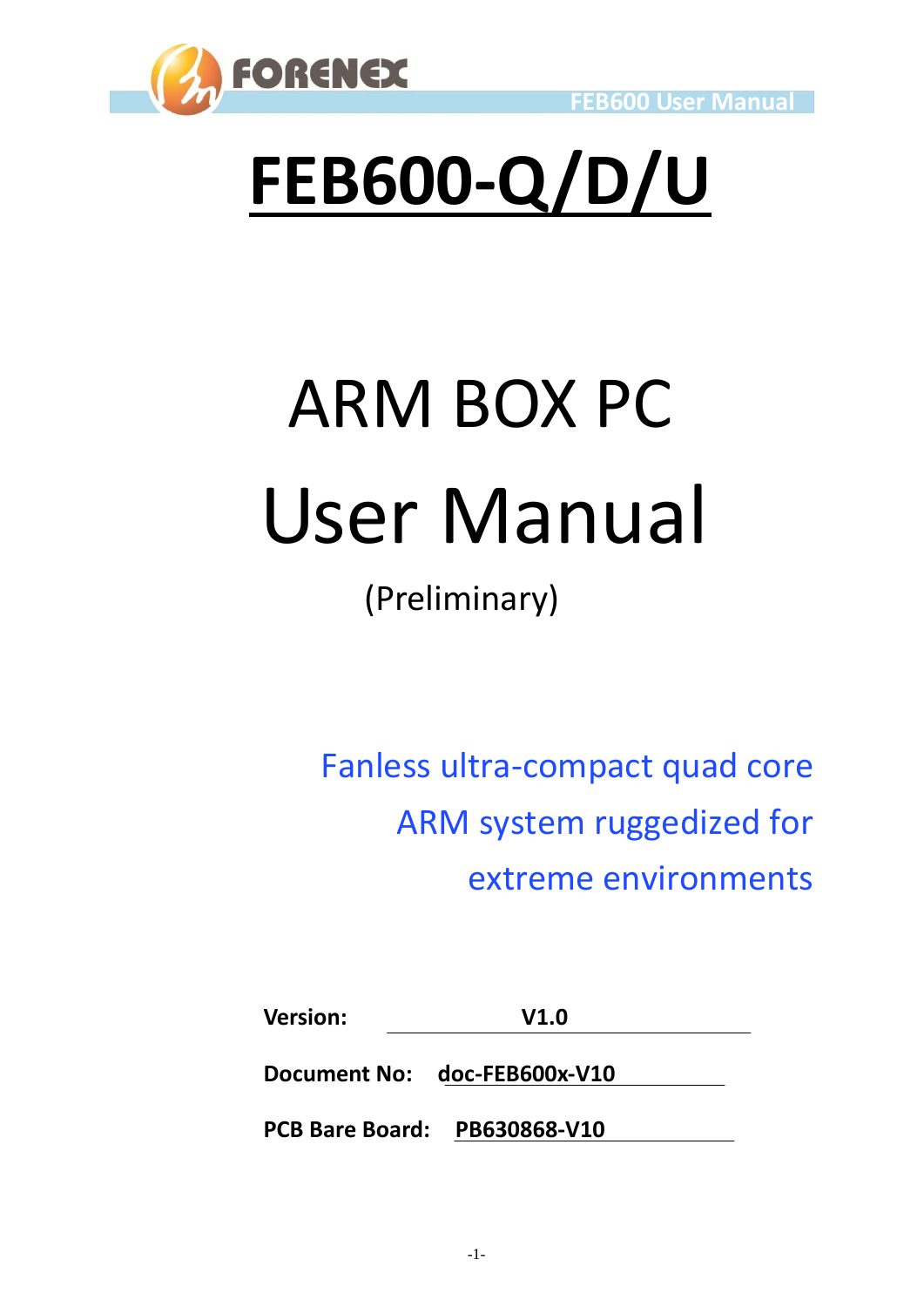



## **Packing List**

■1 x FEB600 device.

 $\boxtimes$  1 x Terminal Block to DC Jack.

# **Ordering Information**

#### Part number : **FEB600-xyz-m-n-MN**

| • xyz           | : The feature code of Processor                                      |
|-----------------|----------------------------------------------------------------------|
| Q10             | Fanless ARM system with 1.0GHz NXP i.MX 6Quad Cortex-A9 SoC.         |
| D <sub>10</sub> | Fanless ARM system with 1.0GHz NXP i.MX 6Dual Cortex-A9 SoC.         |
| U10             | Fanless ARM system with 1.0GHz NXP i.MX 6DualLite Cortex-A9 SoC.     |
| $\bullet$ m     | : The size code of DDR3 Memory on board                              |
| 1               | 1GB of DDR3.                                                         |
| $\overline{2}$  | 2GB of DDR3.                                                         |
| $\bullet$ n     | : The size code of eMMC on board                                     |
| 4               | 4GB of eMMC.                                                         |
| 8               | 8GB of eMMC.                                                         |
| F               | 16GB of eMMC.                                                        |
| $\bullet$ MN    | : The Function Summary code                                          |
| <b>SS</b>       | HDMI, 3x USB2.0, Mini USB 2.0 OTG, 1x COM, Micro SD socket, CANbus & |
|                 | Debug port, GPIO, Gigabit Ethernet, line-out/MIC-in, DC12V-in.       |
| <b>PS</b>       | HDMI, 3x USB2.0, Mini USB 2.0 OTG, 1x COM, Micro SD socket, CANbus & |
|                 | Debug port, GPIO, Gigabit Ethernet, line-out/MIC-in, DC12V-in,       |
|                 | PoE (802.3af/ PD mode A/ endspan only)                               |
|                 |                                                                      |

# **Optional Accessories**

| Part Number |                 | Description                                                    |
|-------------|-----------------|----------------------------------------------------------------|
| ⊠           | EP21-B4356C     | AP12356,11 a/b/g/n/ac(2T2R)+BT(V4.1 LE), mPCIe Wifi module.    |
| ا⊽ا         | WFS001I401nnnO8 | SMA(ST. JR)to IPEX(IV) cable, 50 $\Omega$ , nnn=130/230/400mm. |
| ا⊽ا         | LN1RF2G20M0     | 2.4/5Ghz, 2dBi-antenna, SMA(ST. PR), bendable, 110mm.          |
|             |                 |                                                                |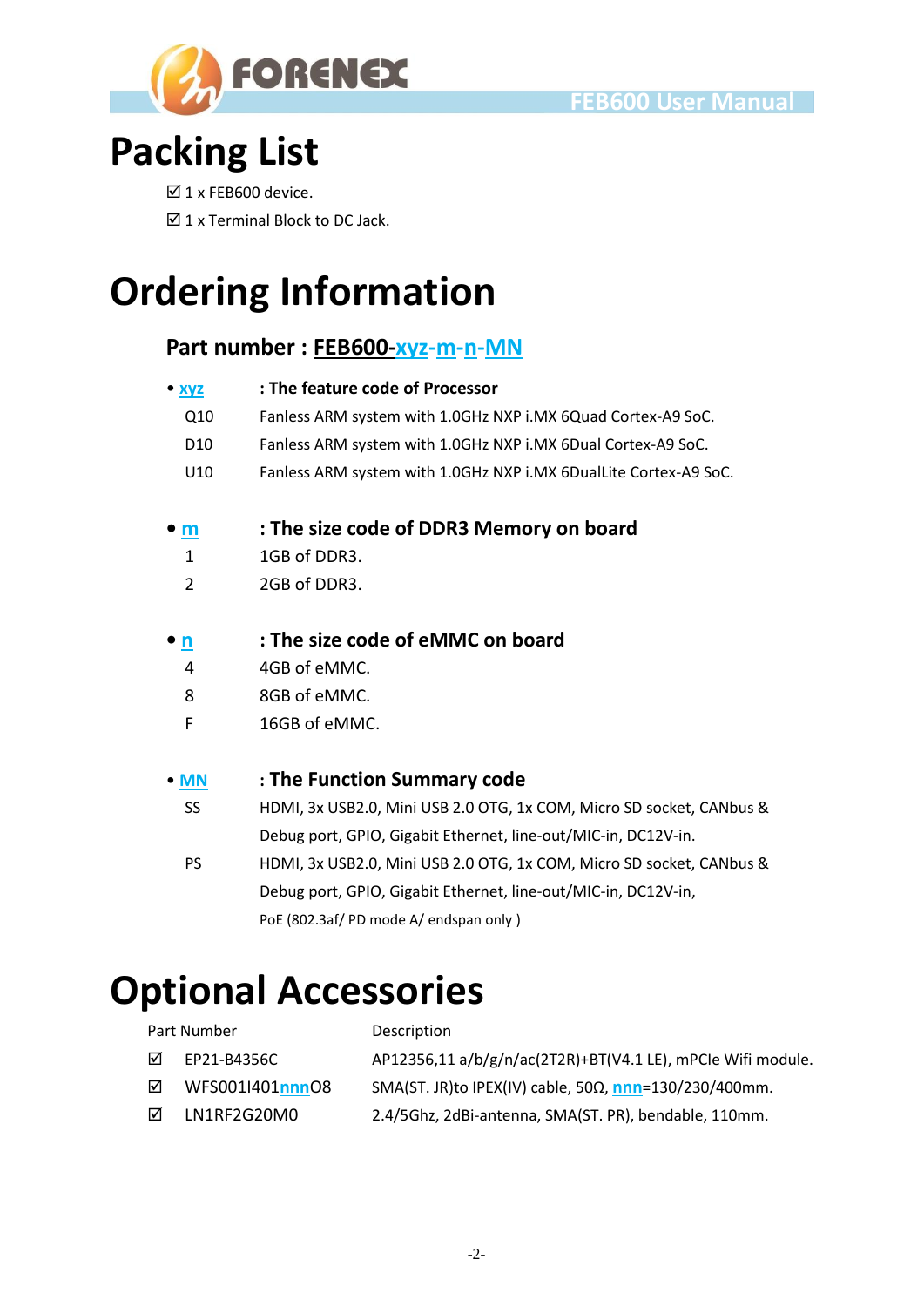

## **Revision histories**

| Rev. No. | <b>Date</b> | <b>Substantial Changes</b> |
|----------|-------------|----------------------------|
| 1.0      | 2018/06     | First issue.               |
|          |             |                            |
|          |             |                            |
|          |             |                            |
|          |             |                            |
|          |             |                            |
|          |             |                            |
|          |             |                            |
|          |             |                            |
|          |             |                            |
|          |             |                            |
|          |             |                            |
|          |             |                            |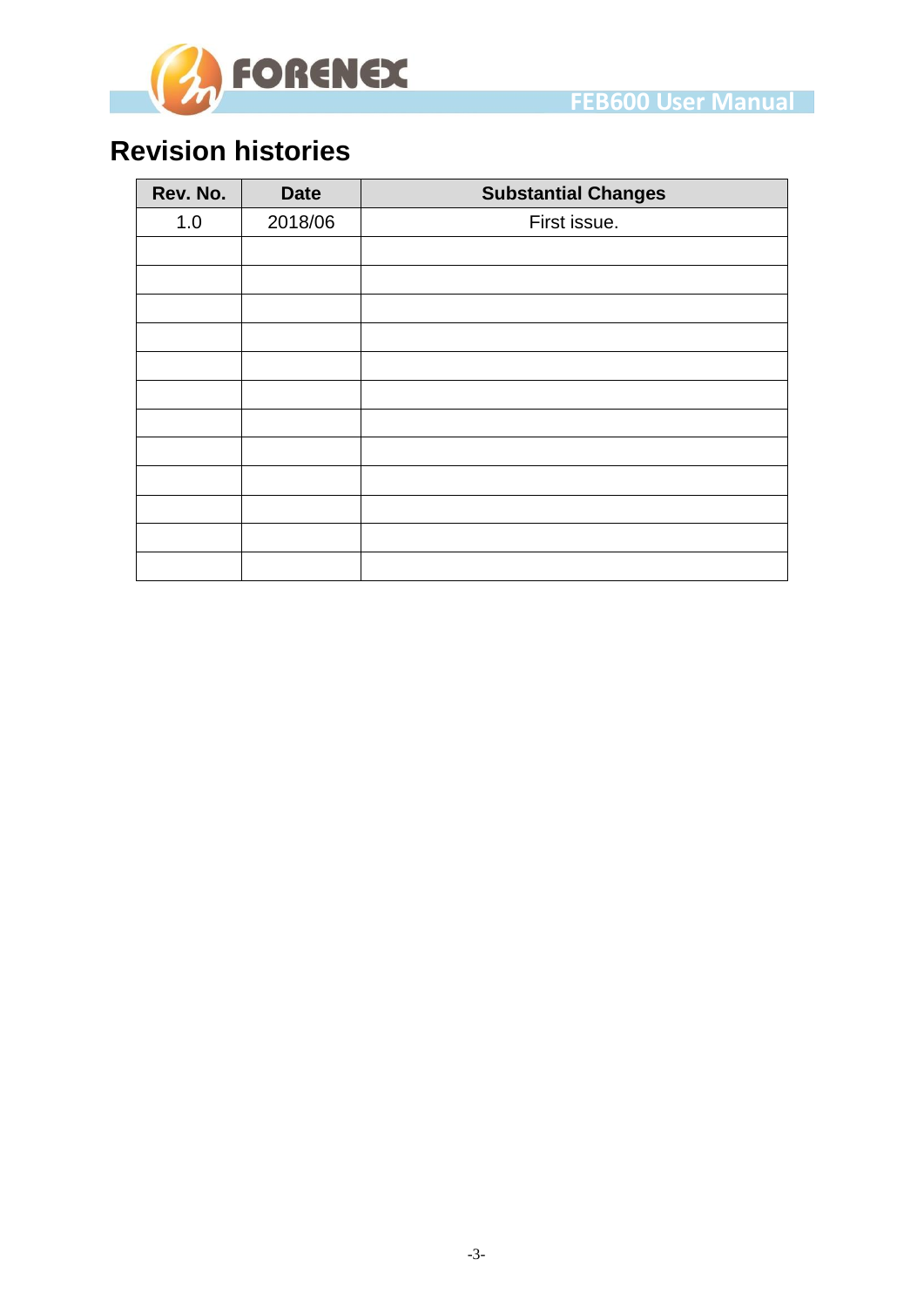

# **Table of Contents**

| 1. |           |    |  |  |
|----|-----------|----|--|--|
|    | $1 - 1.$  |    |  |  |
|    |           |    |  |  |
|    |           |    |  |  |
|    |           |    |  |  |
|    |           |    |  |  |
|    |           |    |  |  |
|    |           |    |  |  |
|    |           |    |  |  |
|    | $1-2.$    |    |  |  |
|    | $1-3.$    |    |  |  |
|    |           |    |  |  |
|    |           |    |  |  |
|    |           |    |  |  |
|    | $1 - 4$ . |    |  |  |
|    |           |    |  |  |
|    |           |    |  |  |
| 2. |           | 12 |  |  |
|    | $2 - 1$ . |    |  |  |
|    | $2 - 2$ . |    |  |  |
|    | $2-3.$    |    |  |  |
|    | $2 - 4.$  |    |  |  |
|    | $2-5.$    |    |  |  |
|    | $2-6.$    |    |  |  |
|    | $2 - 7.$  |    |  |  |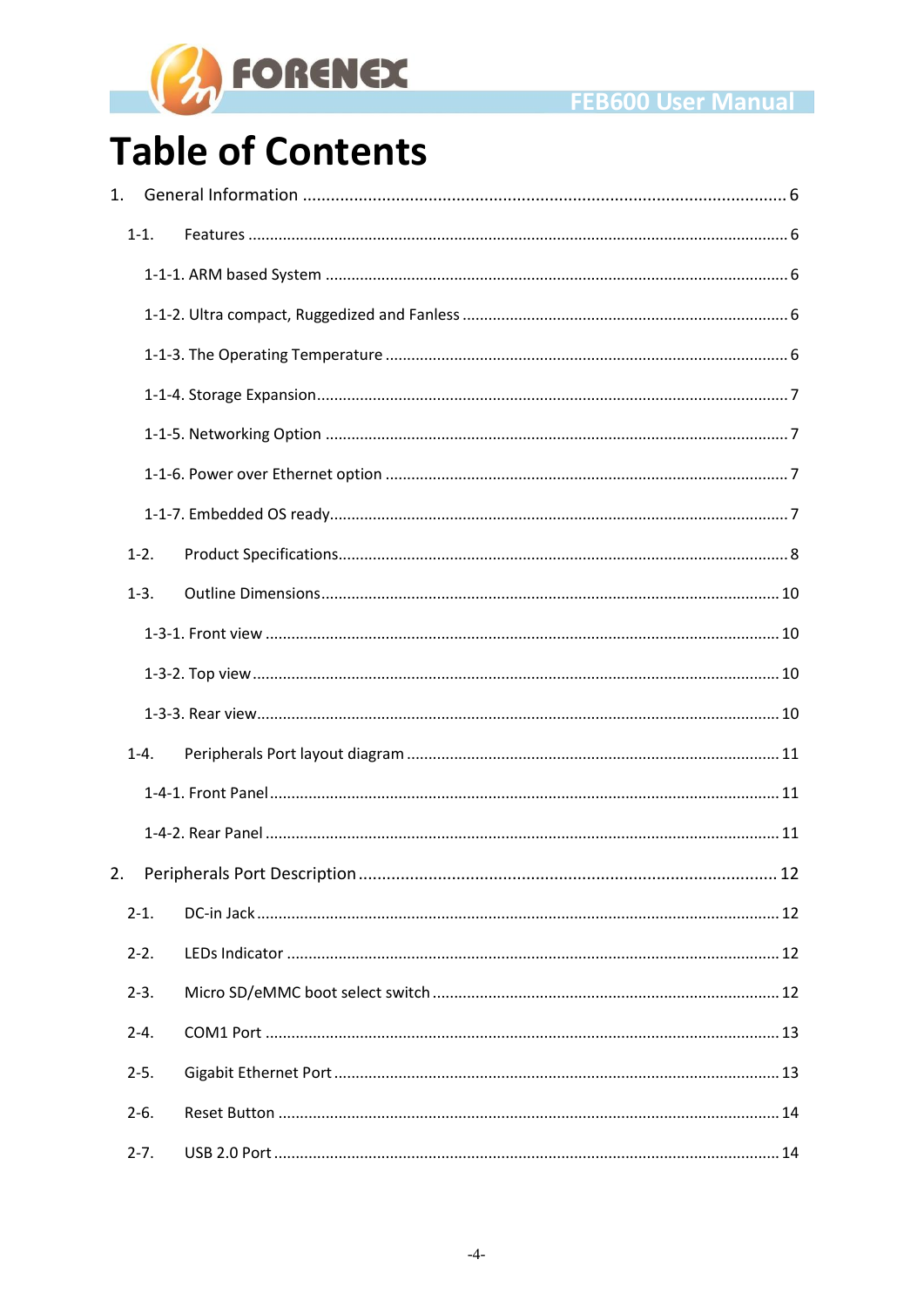

## **FEB600 User Manual**

| $2 - 8.$      |  |
|---------------|--|
| $2-9.$        |  |
| $2 - 10.$     |  |
| $2 - 11.$     |  |
| $2 - 12.$     |  |
| $2 - 13.$     |  |
| $2 - 14.$     |  |
| 3.            |  |
| $3-1.$        |  |
| $3 - 1 - 1$ . |  |
| $3-1-2$ .     |  |
| $3 - 1 - 3$ . |  |
| $3 - 1 - 4$ . |  |
| $3-2.$        |  |
| $3 - 2 - 1$ . |  |
| $3 - 2 - 2$ . |  |
| $3 - 2 - 3$ . |  |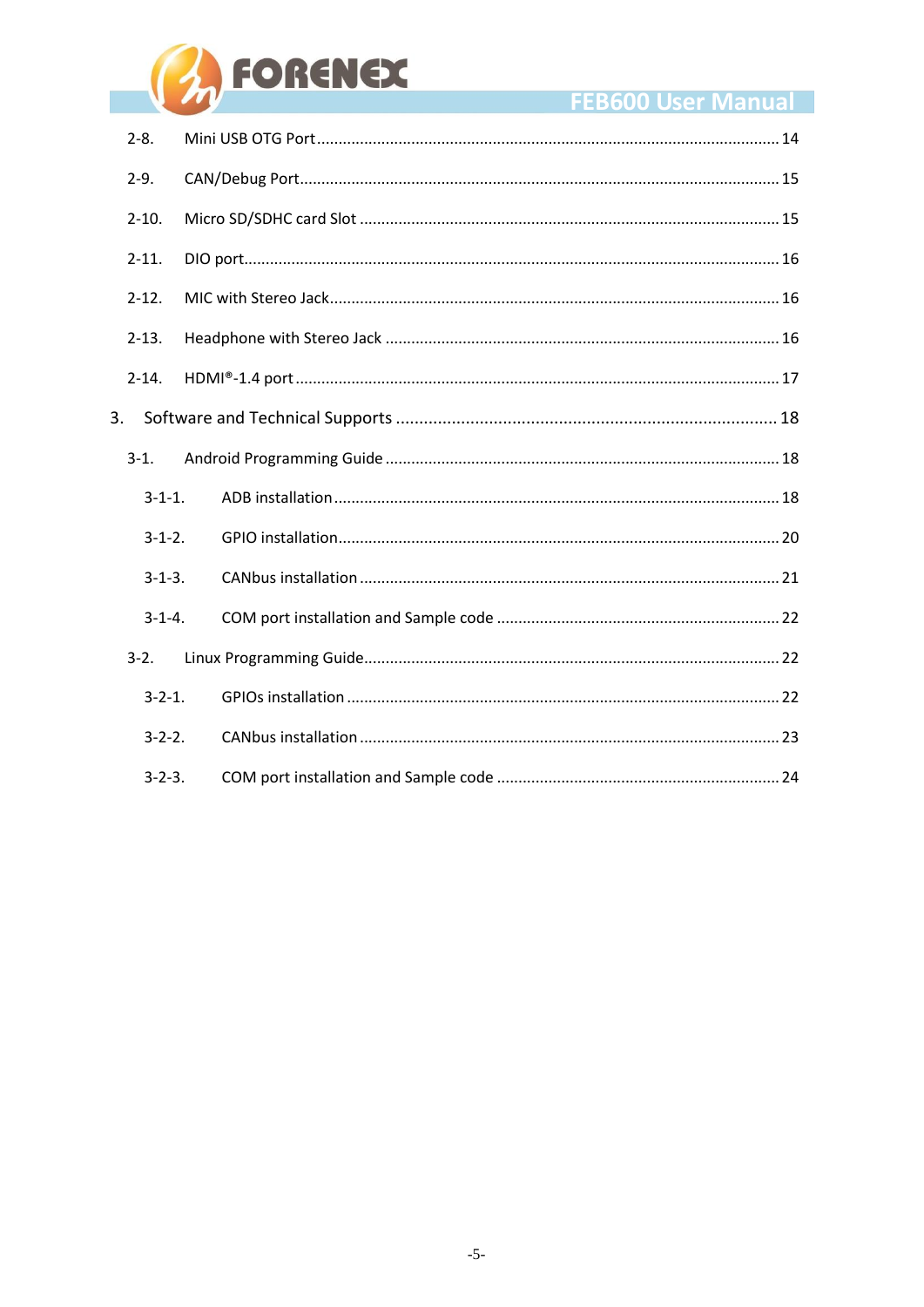

# <span id="page-5-0"></span>1.General Information

The FORENEX FEB600 BoxPC is an ultra-compact solution designed to take full advantage of ARM-based ultra-energy-saving and easily create a variety of easy-to-assemble, fanless system designs for a wide range of industrial automation, transportation, HMI and energy management applications.

The FEB600 is a completely fanless system. Its rugged design can endure a wide operating temperature range of -20 ° C to 70 ° C, and it consumes extremely low power under typical operating conditions. In addition, an optional miniPCIe slot is provided for 5G / Wi-Fi connection.

Comprehensive I / O functions on the front and rear panels make the FEB600 a flexible solution for a variety of embedded applications.

The heart of the FEB600 PC box is the i.MX 6Quad/Dual/DualLite processor which provides all of the interfaces necessary for connecting peripherals such as:

**-Networking:** RJ45 Gigabit Ethernet port, an optional miniPCIe Wi-Fi(WLAN) connectivity. **-Serial port:** Mini USB 2.0 OTG port, USB 2.0 port, COM1/485/422 port, CAN/Debug port. **-Display:** HDMI® 1.4 port.

**-Audio:** Stereo Line-out jack, MIC-in jack.

**-Expansion storage & GPIO:** Micro SD slot, DIO port.

**-Others:** Micro SD/eMMC boot select switch, reset button, power LED, Wi-Fi LED.

## <span id="page-5-1"></span>1-1. Features

#### <span id="page-5-2"></span>1-1-1. ARM based System

ARM based Pico-ITX alike board with an NXP i.MX6 Quad (Dual or DualLite) Cortex-A9 ARM SoC, offering high performance processing optimized for the lowest power consumption.

#### <span id="page-5-3"></span>1-1-2. Ultra compact, Ruggedized and Fanless

The FEB600 fanless system is a 143mm (W) x 60mm (H) x 74mm (D) ruggedized chassis, which is suitable to install in a space critical environment to ensure maximum reliability. The chassis design has a ridged aluminum top cover does also acts as the heatsink of the NXP i.MX6 processor.

#### <span id="page-5-4"></span>1-1-3. The Operating Temperature

This provide a wide range from -20°C up to 70°C, suitable for critical environment applications. \*\*Note: The Operating Temperature is a result of testing performed in an experimental chamber. It is highly suggested to execute a solid testing under an actually application environment.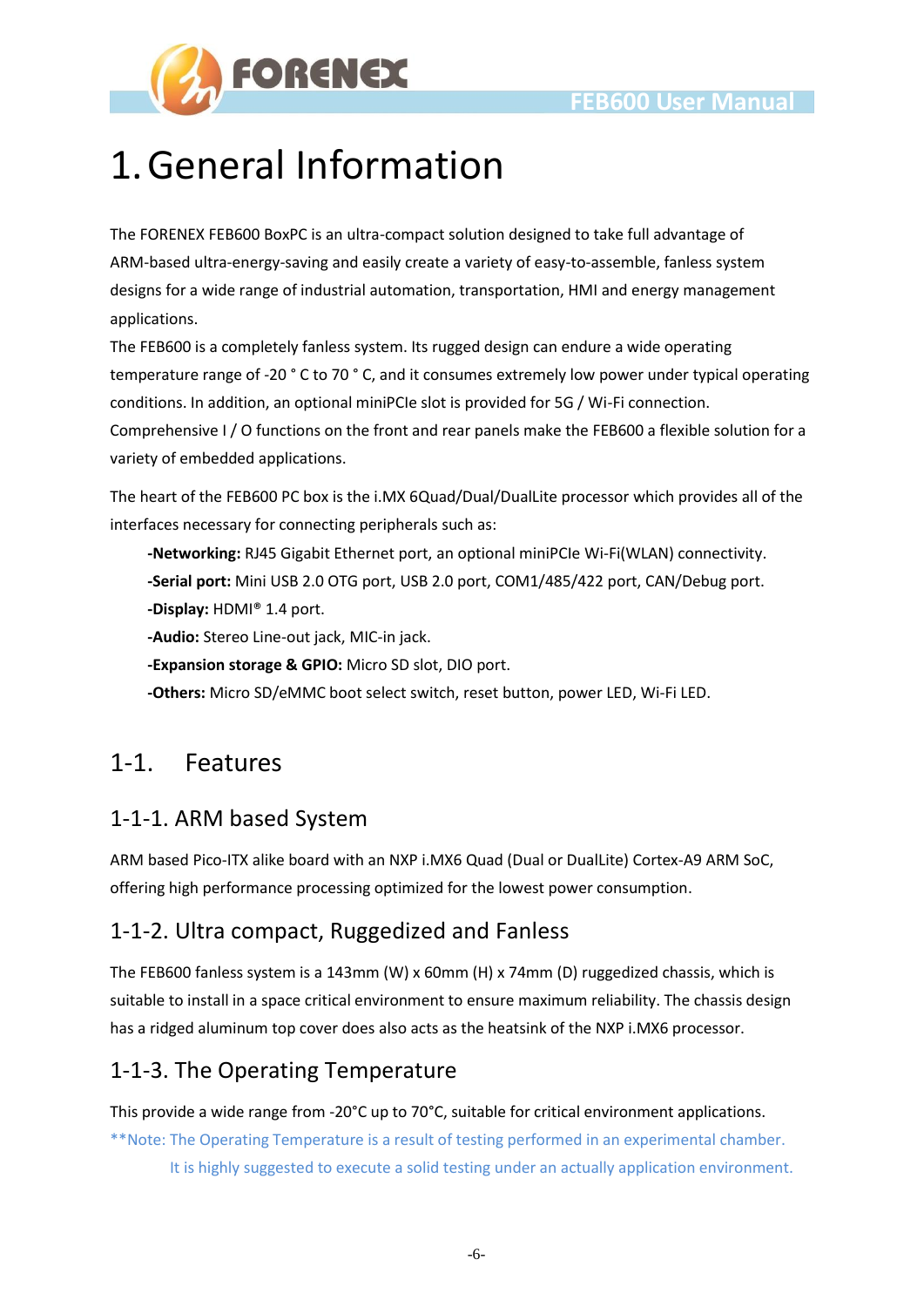

#### <span id="page-6-0"></span>1-1-4. Storage Expansion

The Micro SD/SDHC card slot enables the FEB600 to have a flexible storage up to 32GB size.

\*\*Note: More frequent and larger data access on eMMC memory makes its lifespan shorter. Therefore, it is highly recommended to use a Micro SD card for large data access.

#### <span id="page-6-1"></span>1-1-5. Networking Option

The FEB600 is equipped with RJ-45 port that supports high speed Gigabit Ethernet. An optional miniPCIe slot is provided for 2.4G/5Ghz,Wi-Fi (WLAN) connectivity. The wireless module (Wi-Fi) complies with IEEE 802.11a/b/g/n/ac 2x2 MIMO standard.

#### <span id="page-6-2"></span>1-1-6. Power over Ethernet option

Integrated 802.3af, mode A (endspan) only, Powered Device (PD) controller and switching regulator intended for high power IEEE 802.3at and 802.3af applications. The power over Ethernet (PoE) PD board can output 15.4W of power. The FEB600 can be operated using either PoE or external adaptors (12V).

#### <span id="page-6-3"></span>1-1-7. Embedded OS ready

Android 6.0, Linux 4.1.15. Yocto Project2.0 with QT 5.4 (Weston Wayland UI).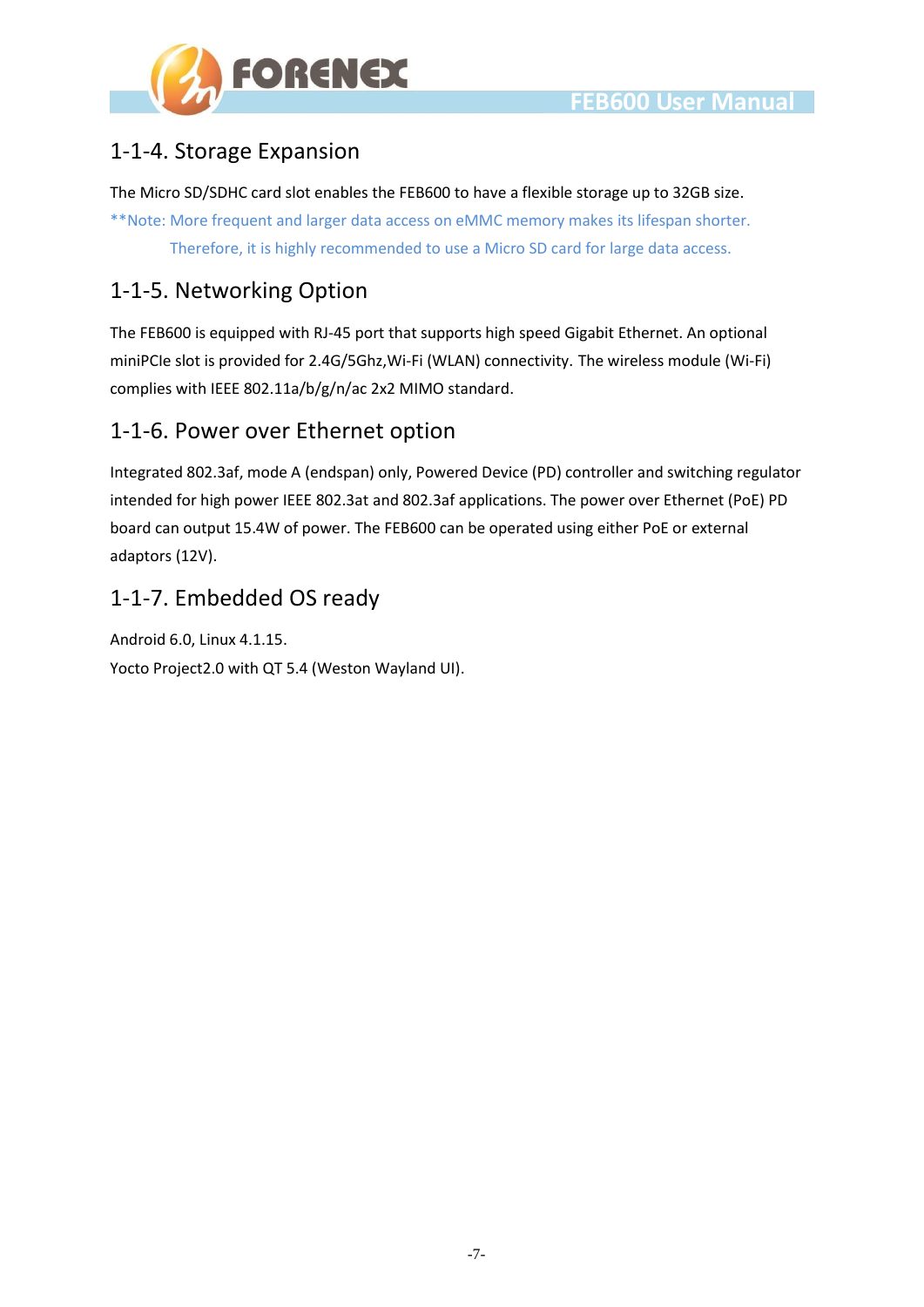



## <span id="page-7-0"></span>1-2. Product Specifications

#### *Processor:*

- 1.0GHz NXP i.MX 6Quad Cortex-A9 SoC (FEB600-Q10xx).
- 1.0GHz NXP i.MX 6Dual Cortex-A9 SoC (FEB600-D10xx).
- 1.0GHz NXP i.MX 6DualLite Cortex-A9 SoC (FEB600-U10xx).

#### *System Memory:*

2GB DDR3-1066 SDRAM onboard.

#### *Storage:*

 $\checkmark$  8GB eMMC Flash memory.

#### *Graphics:*

#### *Vivante GC2000 GPU (FEB600-Q10xx & FEB600-D10xx)*

- $\checkmark$  Two (identical) Image Processing Units (IPUs).
- $\checkmark$  Supports HDMI 1.4 port.
- $\checkmark$  Supports Hardware Graphics acceleration: OpenGL® ES 3.0, OpenCL and OpenVG<sup>™</sup> 1.1.
- $\checkmark$  Supports Hardware video acceleration: HD1080p60 Decode, Dual HD720p Encode.

#### *Vivante GC880 GPU (FEB600-U10xx)*

- $\checkmark$  Two (identical) Image Processing Units (IPUs).
- $\checkmark$  Supports HDMI 1.4 port.
- $\checkmark$  Supports Hardware Graphics acceleration: OpenGL® ES 3.0, OpenVG<sup>™</sup> 1.1.
- $\checkmark$  Supports Hardware video acceleration: HD1080p30 Decode, Dual HD720p Encode.

#### *LAN:*

 $\checkmark$  ATHEROS AR8031 Gigabit Ethernet transceiver with RGMII support.

#### *WLAN: (Optional)*

 $\checkmark$  2.4G/5Ghz Wi-Fi module with miniPCIe interface. The wireless module complies with IEEE 802.11a/b/g/n/ac 2x2 MIMO standard.

#### *Audio:*

 $\checkmark$  NXP SGTL5000 low power stereo codec.

#### *USB:*

 $\checkmark$  MicroChip USB2514 USB 2.0 high speed 4-port hub controllers.

#### *CAN:*

 $\checkmark$  MicroChip MCP2551T I EMC optimized CAN transceiver.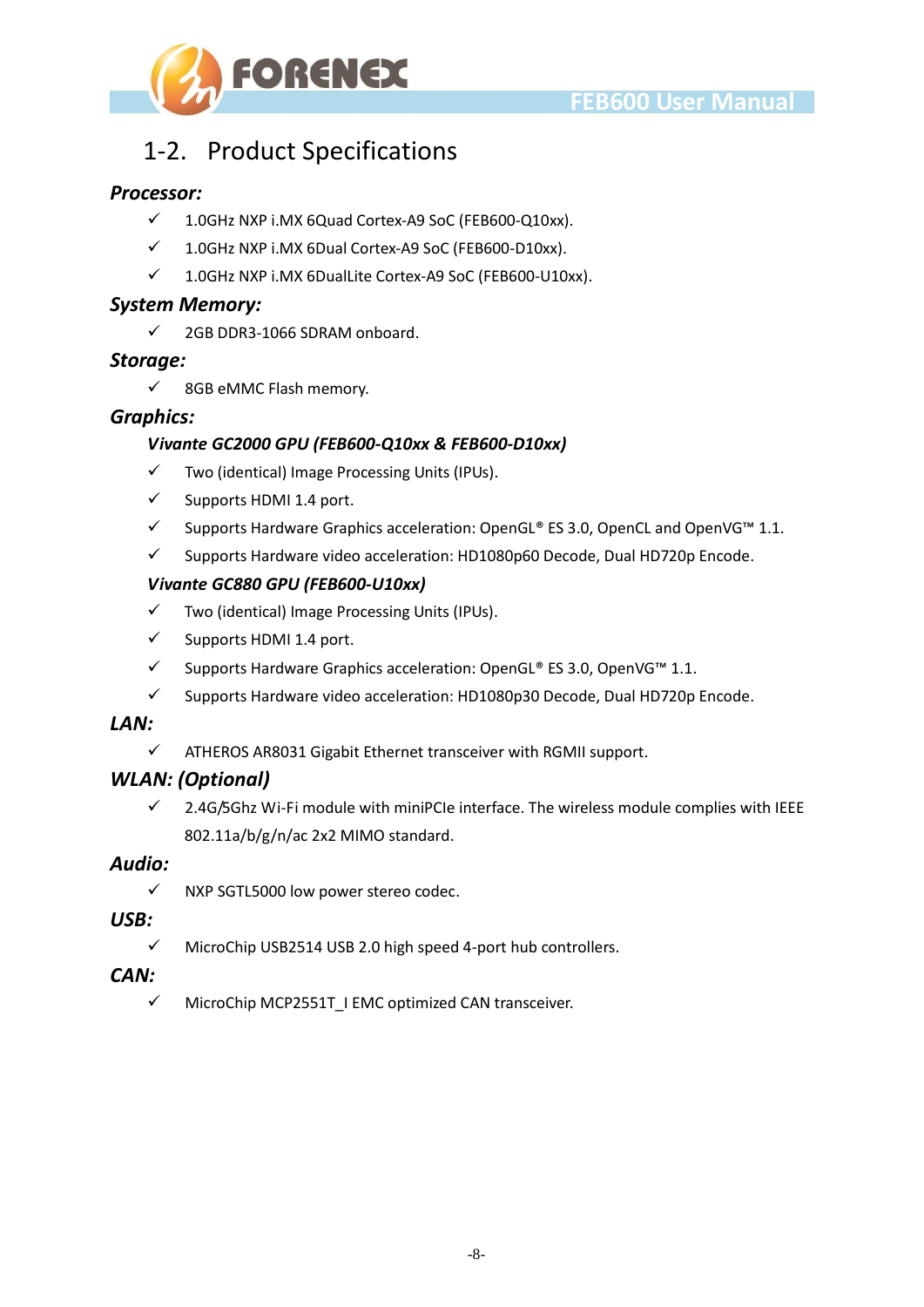

#### *Front Panel I/O:*

- $\checkmark$  1 x 2-pole Phoenix DC jack.
- $\checkmark$  1 x Power LED & WLAN/WPAN/WWAN LED (if Wi-Fi has installed).
- $\checkmark$  1 x COM1 port (supports 5-wire TX/RX/RTS/CTS) RS232 DTE mode/RS485/RS422.
- $\checkmark$  1 x Gigabit Ethernet port (supports optional IEEE802.3 af type 1).
- $1 x$  Micro SD/eMMC boot select switch.
- $\checkmark$  2 x Antenna holes for 5G/Wi-Fi.

#### *Rear Panel I/O:*

- $\checkmark$  1 x Reset button.
- $\checkmark$  1 x HDMI® port.
- $1 x$  Mini USB 2.0 type B port support OTG.
- $\checkmark$  3 x USB 2.0 type A ports.
- $\checkmark$  1 x Micro SD/SDHC card slot.
- $\checkmark$  1 x CAN/Debug port supports one COM2(supports 2-wire TX/RX) and two CAN bus support CAN Protocol specification Version 2.0 B) through a cable.
- $\checkmark$  1 x DIO port supports eight GPIOs.
- $1$  x Audio jack for Line-out(default)/Earphone-out(option).
- $\checkmark$  1 x Audio jack for Mic-in(default)/Line-in(option).

#### *Dimension (W x D x H):*

143mm x 74mm x 60mm (5.6" x 2.9" x 2.4").

#### *Weight:*

 $\checkmark$  TBD.

#### *Operating Temperature:*

 $\checkmark$  -20°C ~ 70°C.

#### *Operating Humidity:*

 $\checkmark$  0% ~ 90% @ 45°C (non-condensing).

#### *Operating System:*

- $\checkmark$  Android 6.0, Linux 4.1.15 (AMOS-820-QP SKU).
- $\checkmark$  Yocto Project2.0 with QT 5.4 (Weston Wayland UI).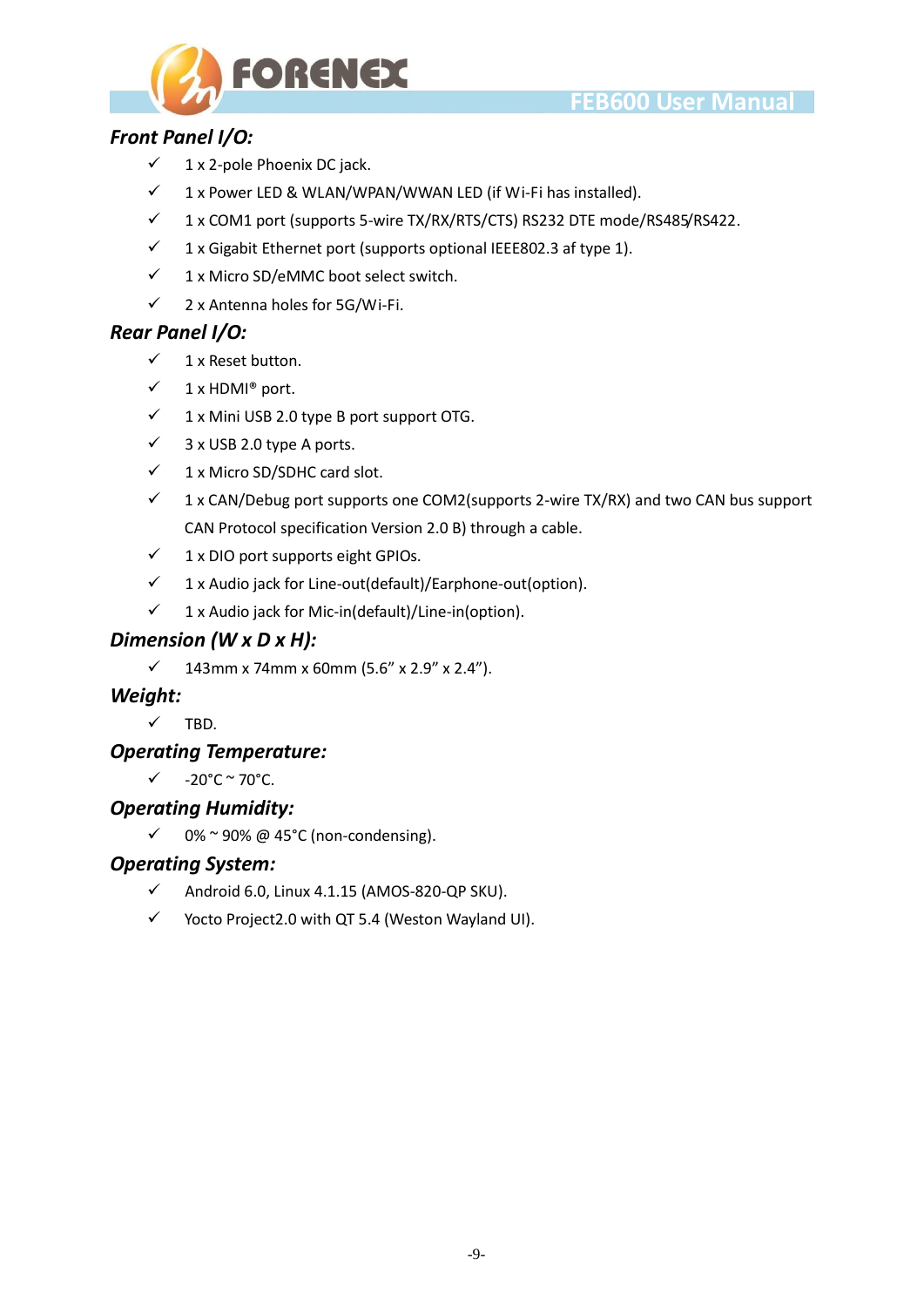

## <span id="page-9-0"></span>1-3. Outline Dimensions

#### <span id="page-9-1"></span>1-3-1. Front view



## <span id="page-9-2"></span>1-3-2. Top view



#### <span id="page-9-3"></span>1-3-3. Rear view

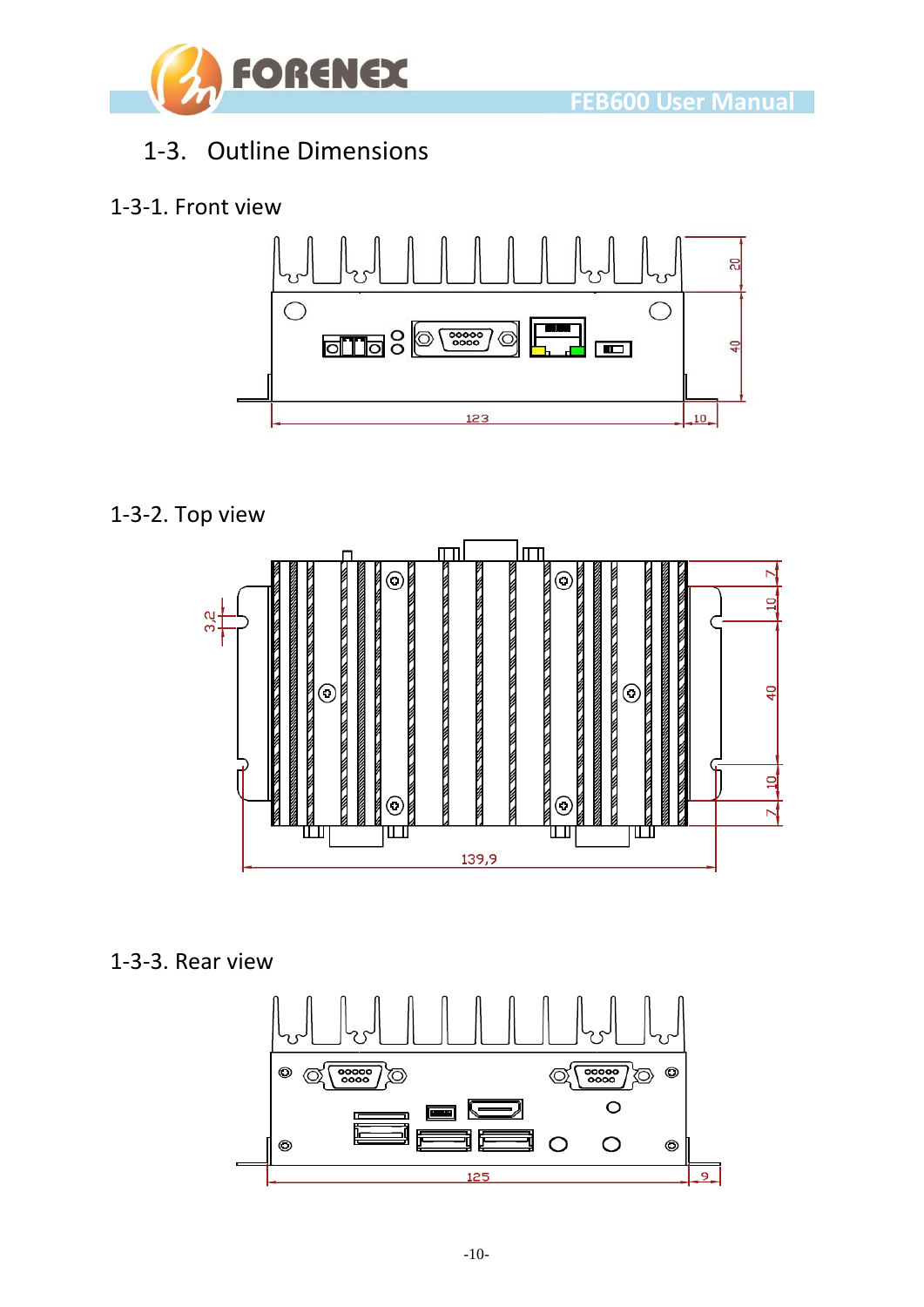

## <span id="page-10-0"></span>1-4. Peripherals Port layout diagram

#### <span id="page-10-1"></span>1-4-1. Front Panel



<span id="page-10-2"></span>1-4-2. Rear Panel

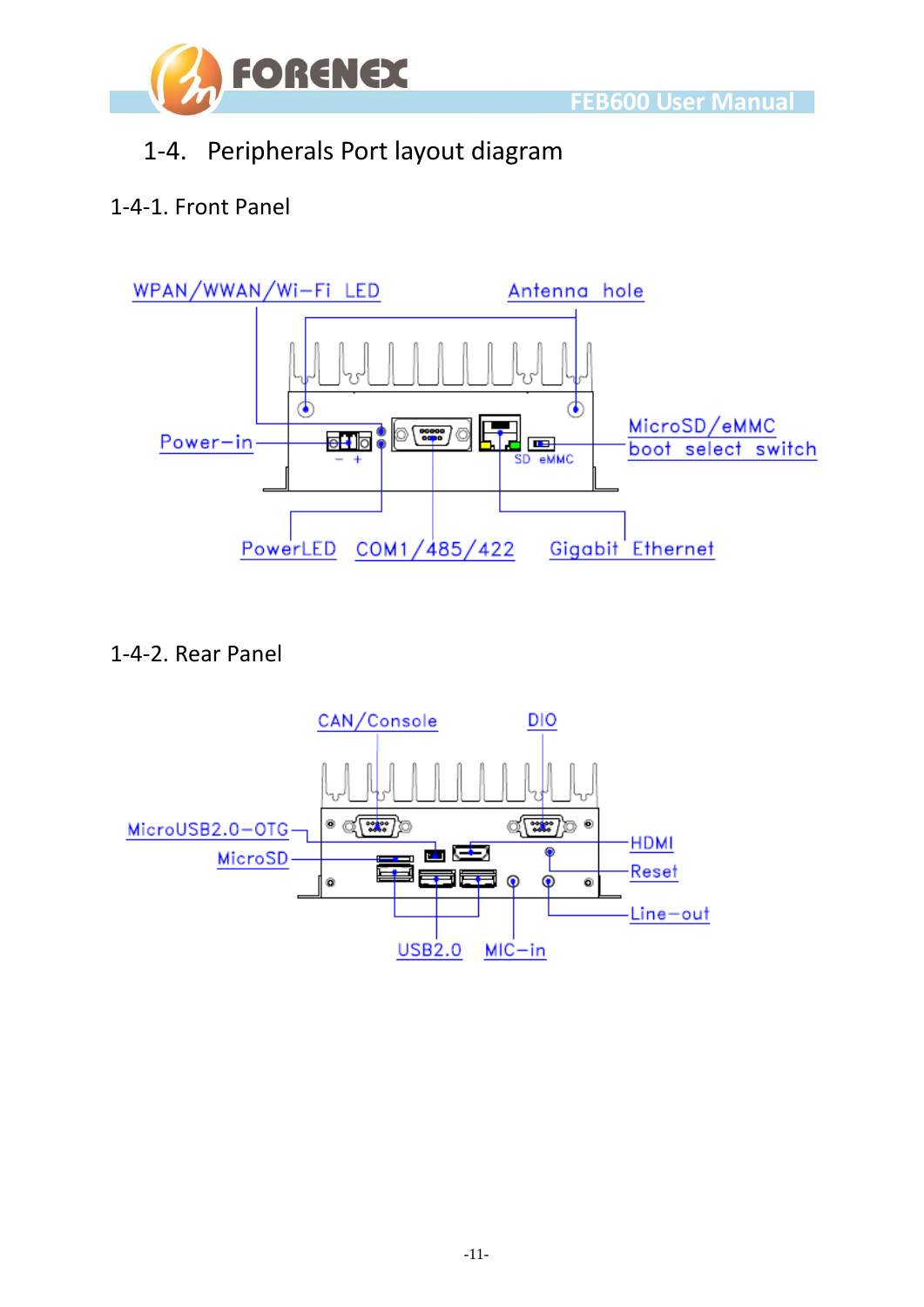

# <span id="page-11-0"></span>2.Peripherals Port Description

## <span id="page-11-1"></span>2-1. DC-in Jack

On front panel, carries external power input.





| <b>Connector: (2-pole Phoenix DC Jack)</b> |                     |  |  |  |
|--------------------------------------------|---------------------|--|--|--|
| Pin number                                 | <b>Description</b>  |  |  |  |
|                                            | $DC12V \approx 24V$ |  |  |  |
|                                            | GND                 |  |  |  |

## <span id="page-11-2"></span>2-2. LEDs Indicator

- On front panel.
- The green LED indicates the system's power is plugged.
- The red LED indicates the WPAN/WWAN status of the Wi-Fi module as installed.

## <span id="page-11-3"></span>2-3. Micro SD/eMMC boot select switch

- On front panel.
- The FEB600 comes with a boot select switch which allows users to select boot device from Micro SD and eMMC.



**To boot from eMMC device To boot from SD card**

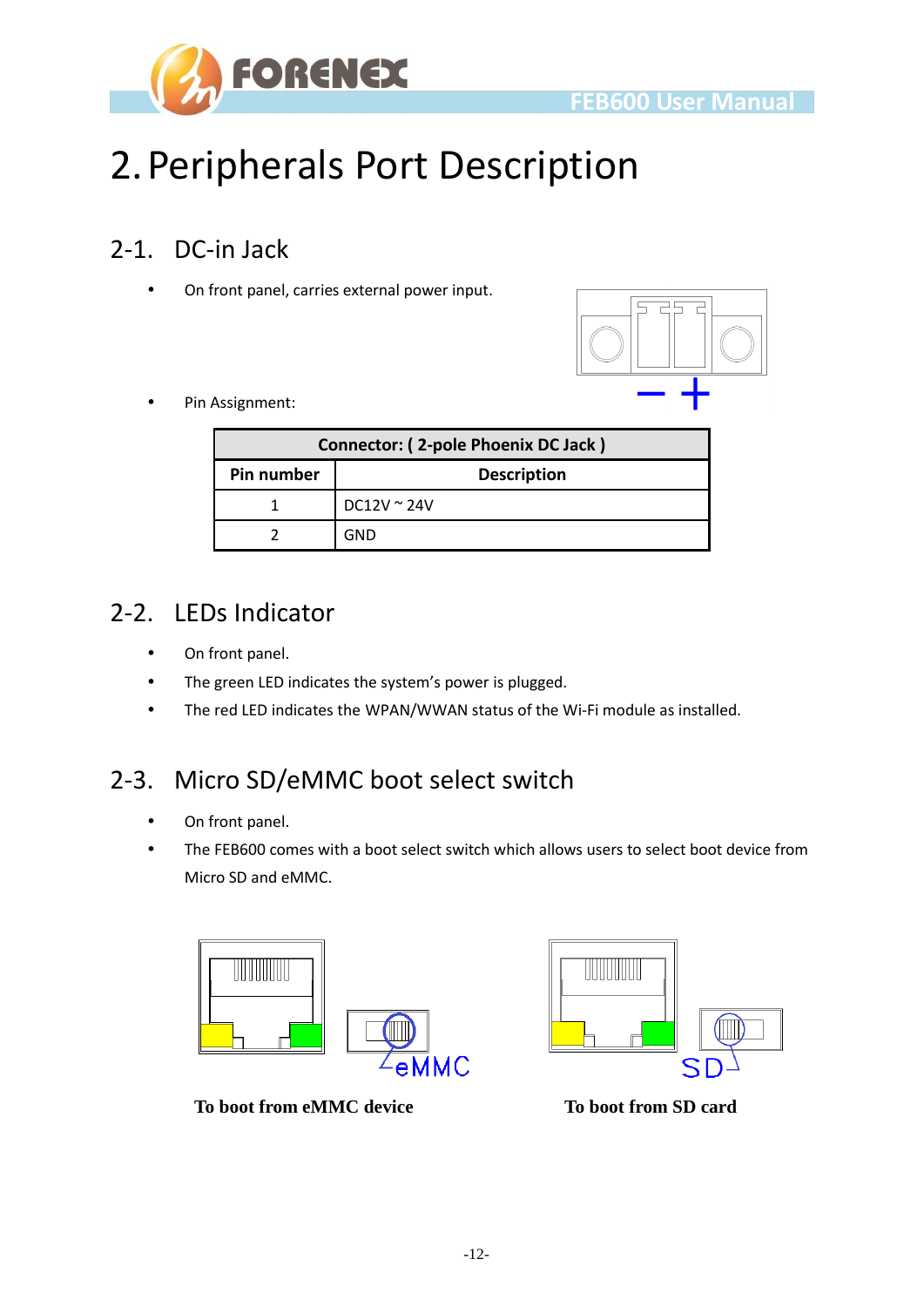

## <span id="page-12-0"></span>2-4. COM1 Port

- On front panel.
- The integrated 9-pin of COM1 port provides optional RS232/485/422 three operating modes.

#### **Please note the following!!!**

- **-** Even though the COM1 can be selected as RS232, RS422 or RS485 operating modes, these absolutely cannot be used simultaneously.
- **-** It is not allowed to use those pins which are specified with "DNC" in each individual operating mode.



Pin Assignment:

| Connector: (DB-9/DTE-Male) |                |              |             |  |
|----------------------------|----------------|--------------|-------------|--|
| Pin number                 | RS232 mode     | RS422 mode   | RS485 mode  |  |
| 1                          | <b>DNC</b>     | 422-RX-A/Y   | <b>DNC</b>  |  |
| $\overline{2}$             | COM1-RX (SIN)  | <b>DNC</b>   | <b>DNC</b>  |  |
| 3                          | COM1-TX (SOUT) | <b>DNC</b>   | <b>DNC</b>  |  |
| 4                          | <b>DNC</b>     | 422-TX-A/Y   | 485-A/Y     |  |
| 5                          | <b>GND</b>     | GND          | <b>GND</b>  |  |
| 6                          | <b>DNC</b>     | 422-RX-B/Z   | <b>DNC</b>  |  |
| 7                          | COM1-RTS       | <b>DNC</b>   | <b>DNC</b>  |  |
| 8                          | COM1-CTS       | <b>DNC</b>   | <b>DNC</b>  |  |
| 9                          | <b>DNC</b>     | $422-TX-B/Z$ | $485 - B/Z$ |  |

"DNC"- means do not connection

## <span id="page-12-1"></span>2-5. Gigabit Ethernet Port

- On front panel.
- The integrated 8-pin Gigabit Ethernet port is using an 8 Position 8 Contact (8P8C) receptacle connector (commonly referred to as RJ-45).
- The Gigabit Ethernet port (RJ-45 port) has two individual LED indicators located on the front side to show:
	- **-** Active LED is blinking in green color means activity of data flow IN or OUT of the device.
	- **-** Link LED is in Red color means devices is operating in speeds 10/100Mbps. Link LED is in Green color means devices is operating in speeds 1000Mbps.

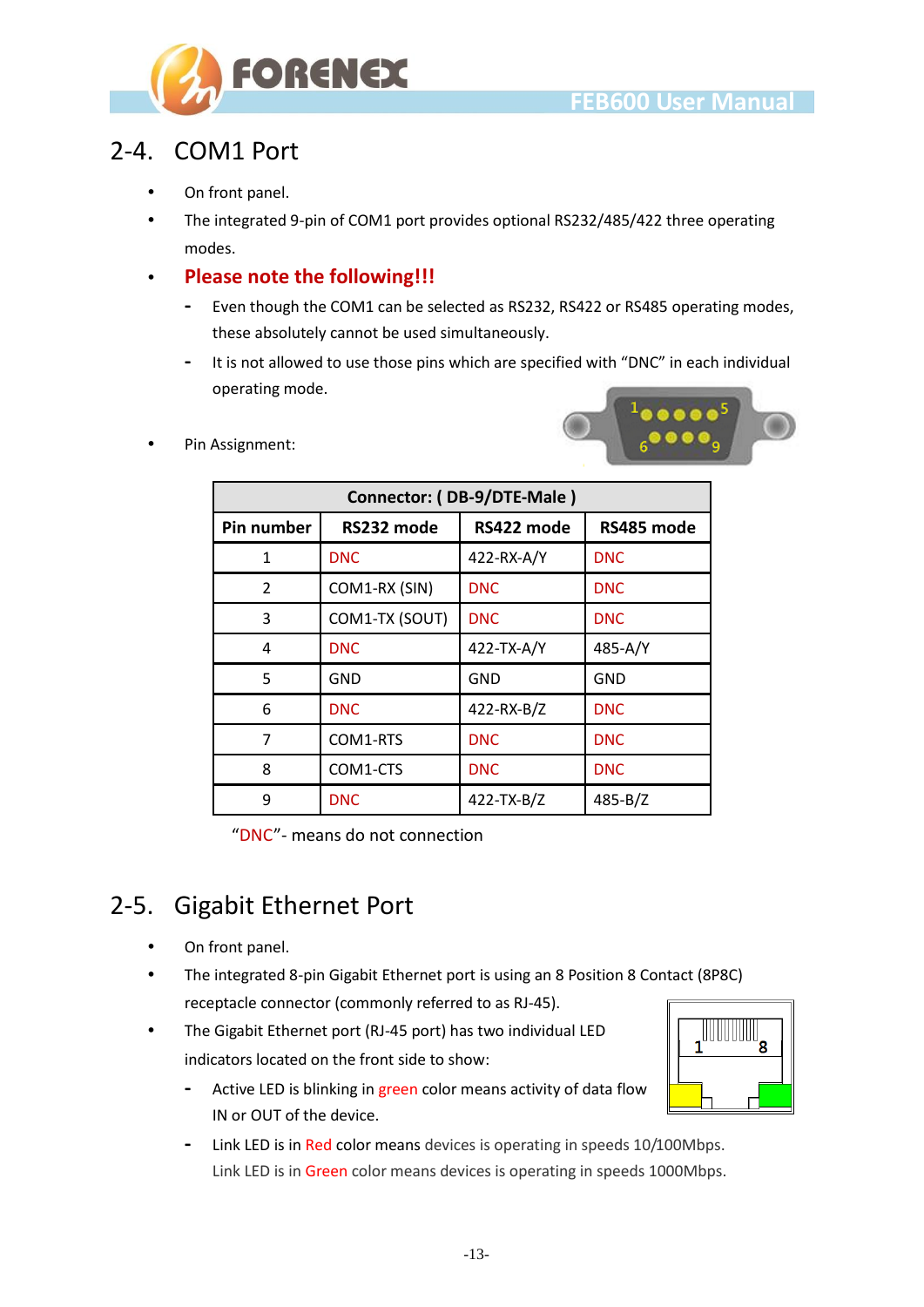

#### <span id="page-13-0"></span>2-6. Reset Button

- On rear panel.
- Makes system warm start.

### <span id="page-13-1"></span>2-7. USB 2.0 Port

- On rear panel.
- The FEB600 provides three USB 2.0 ports. Each USB port gives complete hot plug capability and complies with USB UHCI, Rev. 2.0.
- Pin Assignment:

| Connector: (USB Type A) |                    |  |  |
|-------------------------|--------------------|--|--|
| Pin number              | <b>Description</b> |  |  |
|                         | $+5V$              |  |  |
|                         | USB Data -         |  |  |
| 3                       | USB Data +         |  |  |
|                         | GND                |  |  |

### <span id="page-13-2"></span>2-8. Mini USB OTG Port

- On rear panel.
- The Mini USB 2.0 OTG(On-The-Go) port.
- The FEB600 is regarded as an USB device by default when connected to an USB host.
- Pin Assignment:

| Connector: ( Mini USB Type B ) |                    |  |  |
|--------------------------------|--------------------|--|--|
| Pin number                     | <b>Description</b> |  |  |
|                                | <b>VBUS</b>        |  |  |
|                                | D-                 |  |  |
| З                              | D+                 |  |  |
|                                | ID                 |  |  |
|                                | <b>GND</b>         |  |  |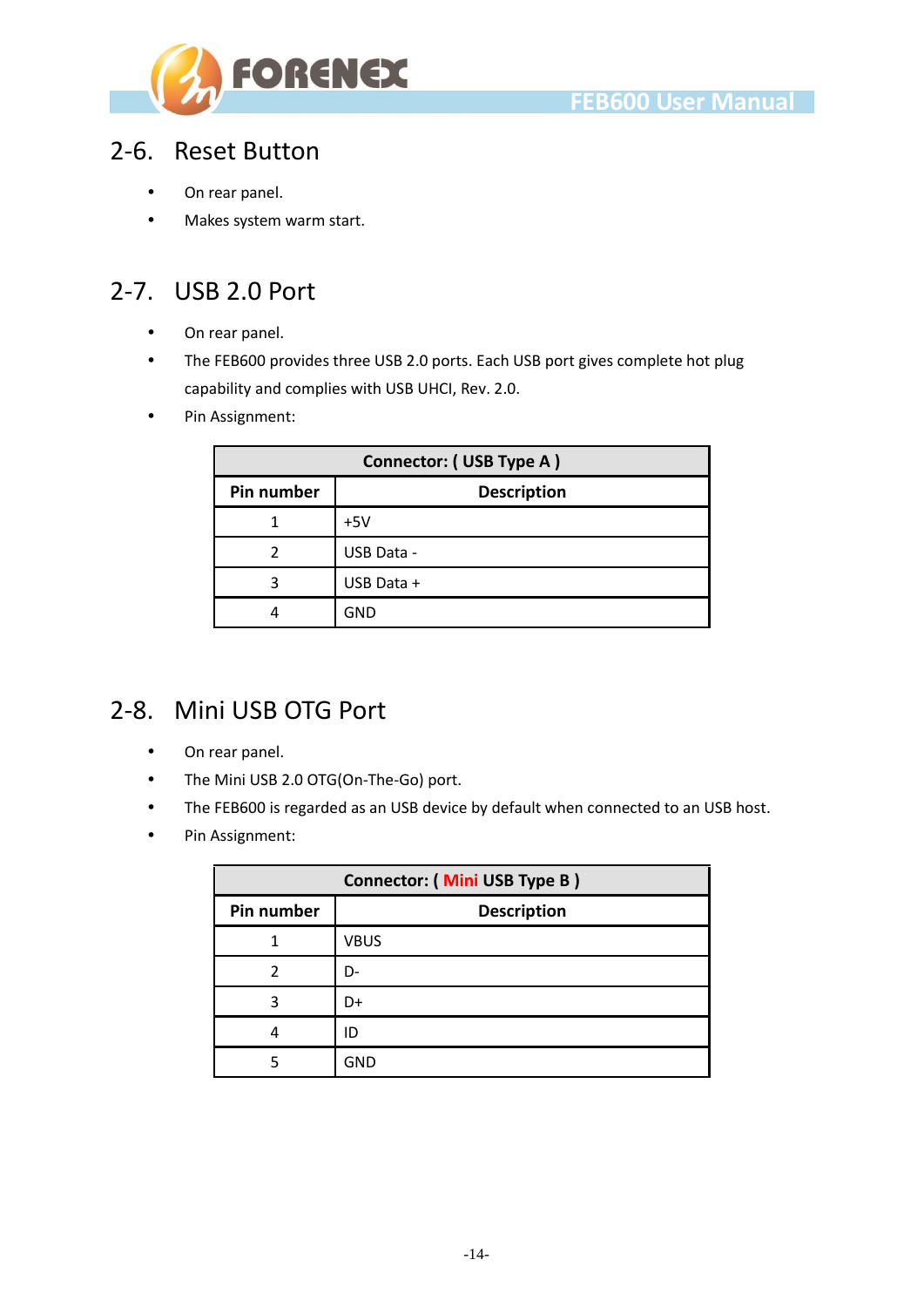

## <span id="page-14-0"></span>2-9. CAN/Debug Port

- On rear panel.
- The integrated 9-pin of CAN/Debug port uses a male DB-9 connector. The CAN bus port supports CAN protocol specification Version 2.0 B while the Debug port supports TX/RX. The purpose of the Debug port is for debug only.
- Did not provide galvanic isolation.



Pin Assignment:

| Connector: (DB-9/Male) |                              |  |  |
|------------------------|------------------------------|--|--|
| <b>Pin number</b>      | <b>Description</b>           |  |  |
| 1                      | COM-GND                      |  |  |
| $\overline{2}$         | Debug-RX (SIN), RS232 level  |  |  |
| 3                      | Debug-TX (SOUT), RS232 level |  |  |
| 4                      | <b>NC</b>                    |  |  |
| 5                      | COM-GND                      |  |  |
| 6                      | <b>CAN-GND</b>               |  |  |
| 7                      | CANL                         |  |  |
| 8                      | <b>CANH</b>                  |  |  |
| 9                      | <b>CAN-GND</b>               |  |  |

## <span id="page-14-1"></span>2-10. Micro SD/SDHC card Slot

- On rear panel.
- Micro SD/SDHC card slot without spring and enable the SD storage up to 32GB size.
- Providing others OS boot from SD card.
- Functions as an extra-storage device. Prevent more frequent and larger data access on eMMC memory makes its lifespan shorter.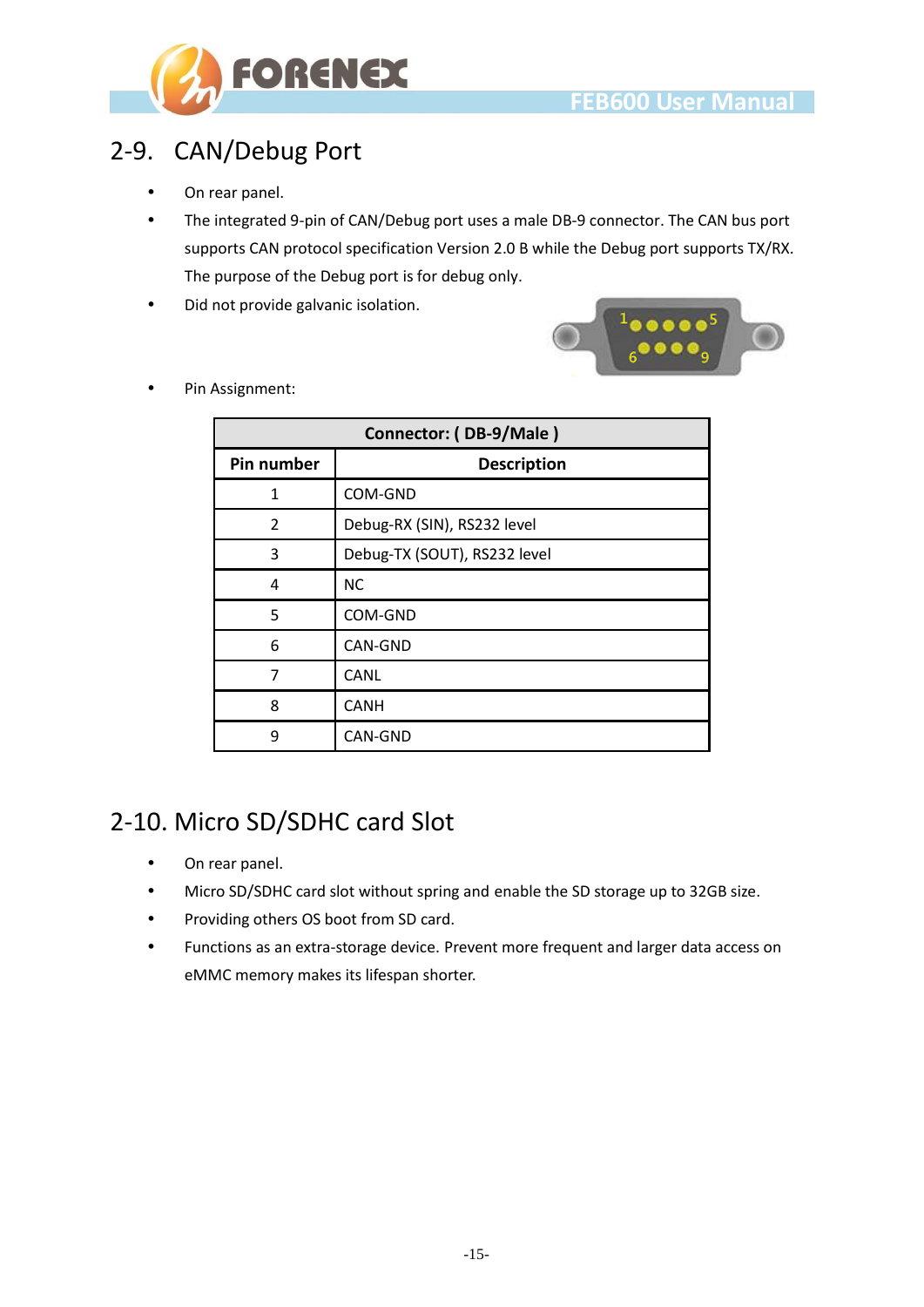

## <span id="page-15-0"></span>2-11. DIO port

- On rear panel.
- Supports eight GPIOs without isolated



Pin Assignment:

| Connector: (DB-9/Female) |                    |  |  |
|--------------------------|--------------------|--|--|
| Pin number               | <b>Description</b> |  |  |
| 1                        | 3.3V_GPO_3         |  |  |
| $\overline{2}$           | 3.3V_GPI_3         |  |  |
| 3                        | 3.3V_GPO_2         |  |  |
| 4                        | 3.3V_GPI_2         |  |  |
| 5                        | 3.3V_GPO_1         |  |  |
| 6                        | 3.3V_GPI_1         |  |  |
| 7                        | 3.3V_GPO_0         |  |  |
| 8                        | 3.3V_GPI_0         |  |  |
| q                        | DIO-GND            |  |  |

## <span id="page-15-1"></span>2-12. MIC with Stereo Jack

- On rear panel.
- The MIC-in jack is a 3.5 mm connector for connecting to an external microphone.
- The Jack can be re-defined to Line-IN before ordering



## <span id="page-15-2"></span>2-13. Headphone with Stereo Jack

- On rear panel.
- The Headphone Stereo jack is a 3.5 mm Tip Ring Sleeve (TRS) connector.
- The Jack can be re-defined to Line Out before ordering.

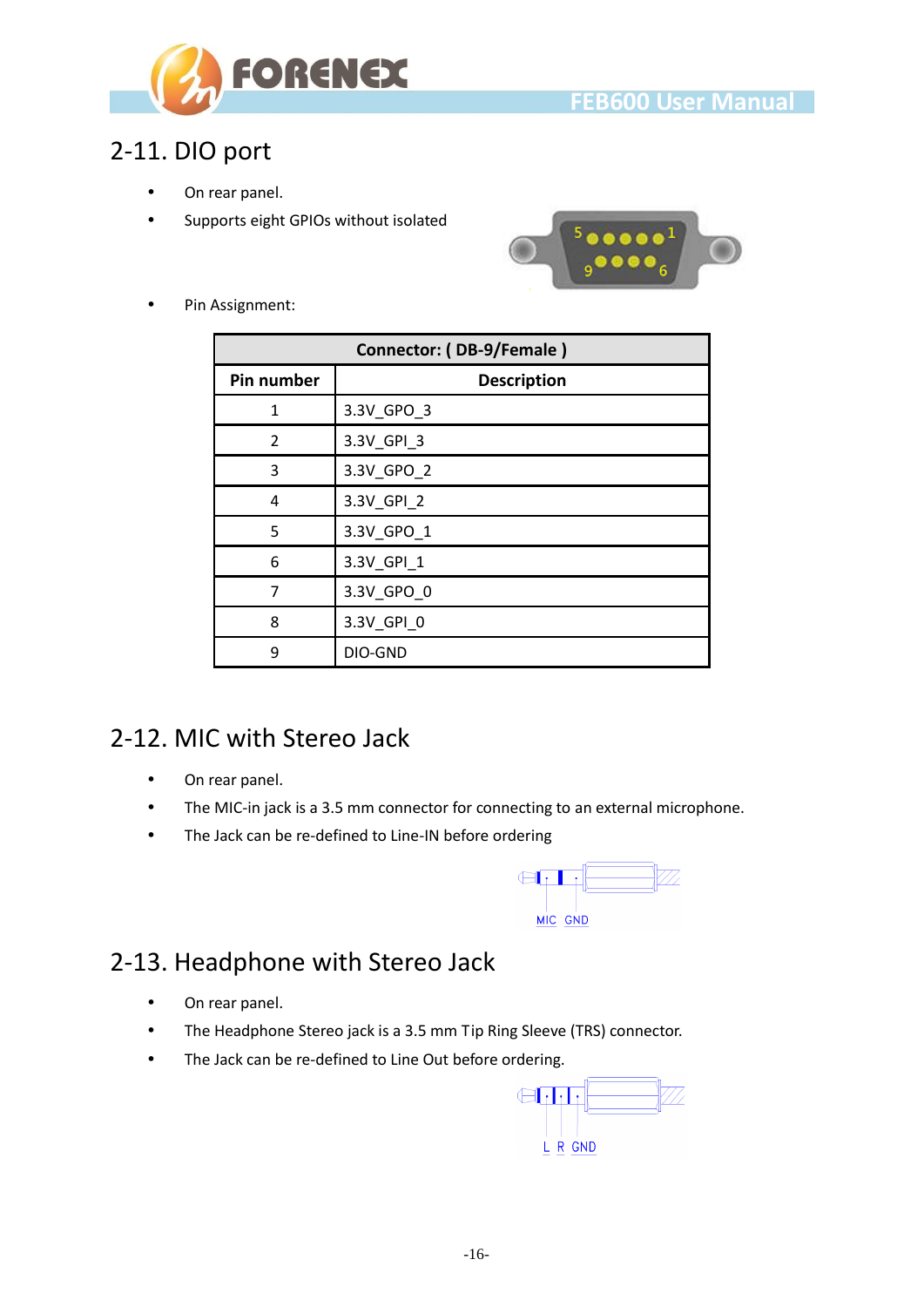

## <span id="page-16-0"></span>2-14. HDMI®-1.4 port

- On rear panel.
- The HDMI port uses an HDMI Type A receptacle connector. It allows connecting the digital video devices which utilize a high definition video signal without a HDCP.
- Pin Assignment:

| Connector: (19-pin HDMI Type A) |                 |            |                 |  |
|---------------------------------|-----------------|------------|-----------------|--|
| Pin number                      | <b>Signal</b>   | Pin number | <b>Signal</b>   |  |
| 1                               | TMDA Data2+     | 2          | Data2_GND       |  |
| 3                               | TMDA Data 2-    | 4          | TMDA Data1+     |  |
| 5                               | Data1_GND       | 6          | TMDA_Data1-     |  |
| 7                               | TMDA_Data0+     | 8          | Data0_GND       |  |
| 9                               | TMDA Data0-     | 10         | TMDA CLK+       |  |
| 11                              | <b>CLK GND</b>  | 12         | TMDA CLK-       |  |
| 13                              | NС              | 14         | NС              |  |
| 15                              | DDC-SCL         | 16         | DDC-SDA         |  |
| 17                              | <b>CEC GND</b>  | 18         | Power 5V supply |  |
| 19                              | Hot Plug Detect |            |                 |  |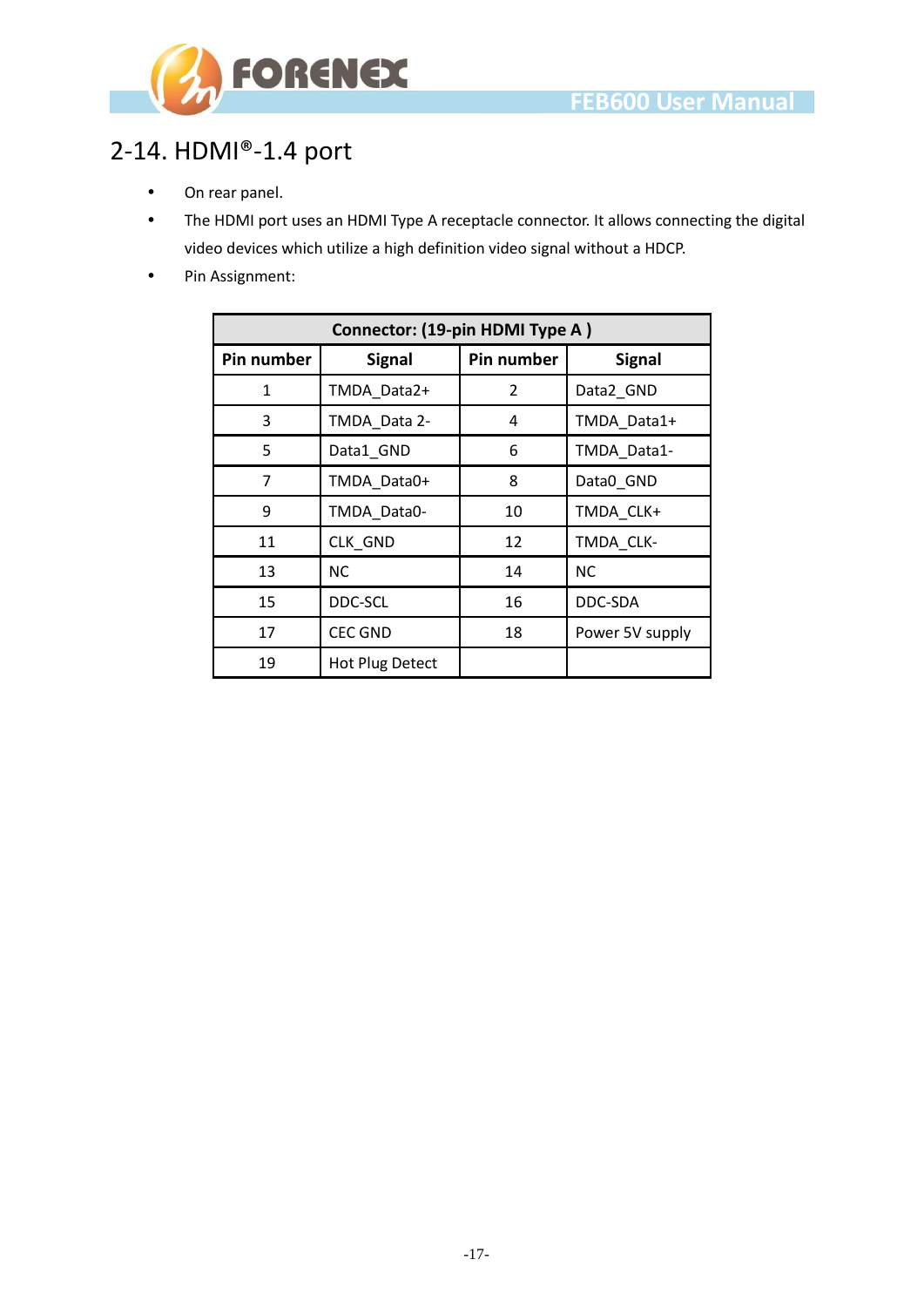

# <span id="page-17-0"></span>3.Software and Technical Supports

## <span id="page-17-2"></span><span id="page-17-1"></span>3-1. Android Programming Guide

#### 3-1-1. ADB installation

- *Enable USB debugging from Android environment of MBE60* :
- 1. Scroll to "Settings > About Tablet"

|               | <b>Wireless &amp; networks</b> |          |                      |  |  |
|---------------|--------------------------------|----------|----------------------|--|--|
|               | Wi-Fi                          | $\ast$   | Bluetooth            |  |  |
| $\circ$       | Data usage                     | $\cdots$ | More                 |  |  |
|               | <b>Device</b>                  |          |                      |  |  |
| Ð             | Display                        |          | Sound & notification |  |  |
| 쪽             | Apps                           | ∊        | Storage & USB        |  |  |
| Ĥ             | Battery                        | t.       | Memory               |  |  |
| ∸             | Users                          |          |                      |  |  |
|               | Personal                       |          |                      |  |  |
| $\bullet$     | Location                       | Α        | Security             |  |  |
| Ξ             | Accounts                       | ⊕        | Language & input     |  |  |
| $\bullet$     | Backup & reset                 |          |                      |  |  |
| <b>System</b> |                                |          |                      |  |  |
| $\odot$       | Date & time                    | Ŵ.       | Accessibility        |  |  |
| ō             | Printing                       | $\odot$  | About tablet         |  |  |

2. From "Settings" select "About tablet" to enter the dialog, and then click "Build number" in the dialog as shown. Android will pop up a countdown message. Keep clicking it until zero for Android to authorize the user to be a Developer.

| <b>About tablet</b>                                                                    |
|----------------------------------------------------------------------------------------|
| Additional system updates                                                              |
| Status<br>Status of the battery, network, and other information                        |
| Legal information                                                                      |
| Model number<br><b>FX100</b>                                                           |
| Android version<br>6.0.1                                                               |
| Android security patch level<br>March 1, 2016                                          |
| Baseband version<br>Unknown                                                            |
| Kernel version<br>4.1.15<br>victor@forenex-System #222<br>Tue Oct 16 18:08:21 CST 2018 |
| <b>Build number</b><br>2.1.0-ga-rc2 release-keys                                       |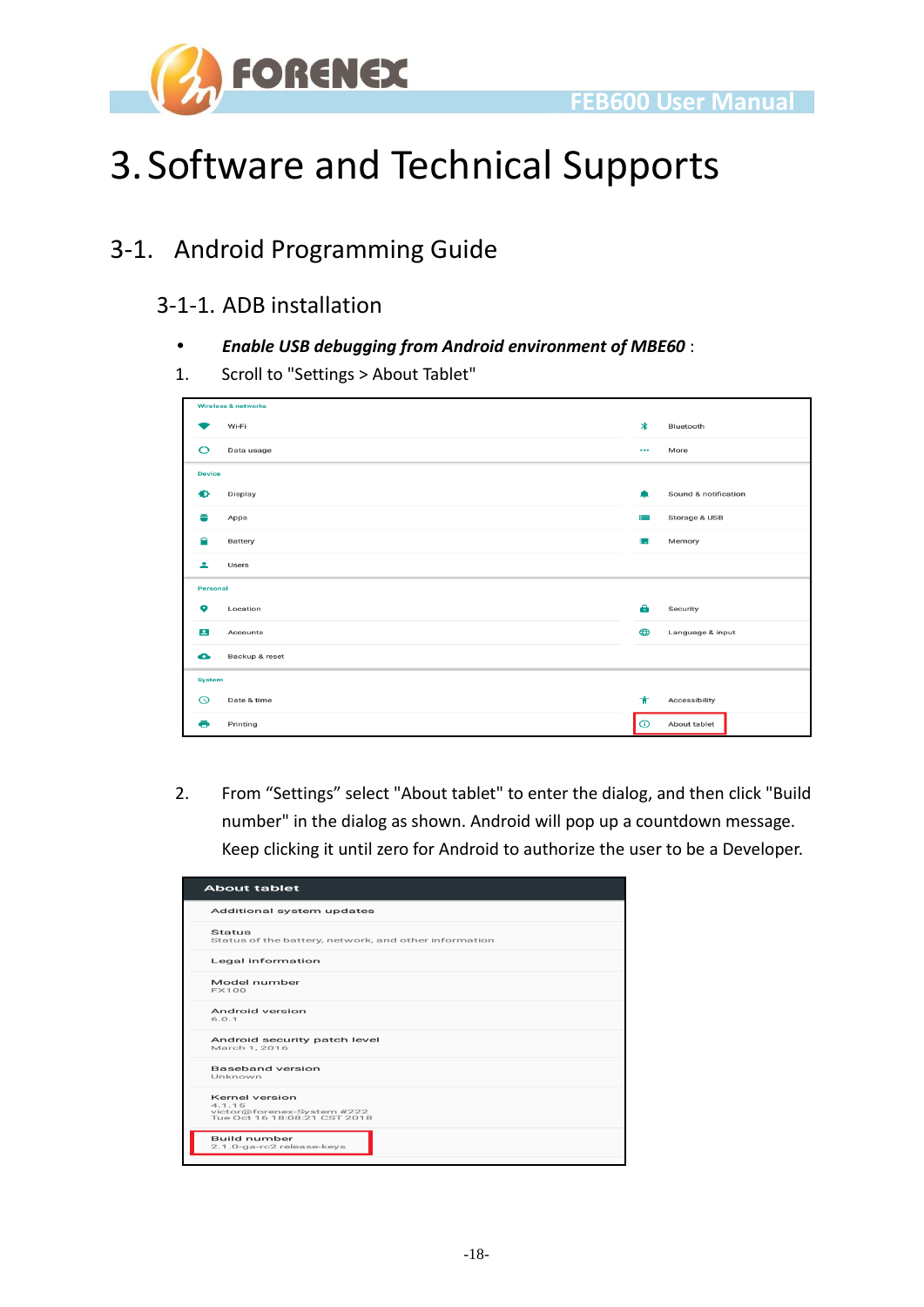

3. After completing the above action, a new item "Developer Options" will appear in the system block.

| <b>Settings</b> |               |                |              |                      |  |
|-----------------|---------------|----------------|--------------|----------------------|--|
|                 |               | Wi-Fi          | $\ast$       | Bluetooth            |  |
|                 | $\circ$       | Data usage     | $\cdots$     | More                 |  |
|                 | <b>Device</b> |                |              |                      |  |
|                 | $\bullet$     | Display        | ▲            | Sound & notification |  |
|                 | 좀             | Apps           | $\leftarrow$ | Storage & USB        |  |
|                 | Ĥ             | Battery        | 蠢            | Memory               |  |
|                 | ᇰ             | Users          |              |                      |  |
|                 | Personal      |                |              |                      |  |
|                 | P             | Location       | a            | Security             |  |
|                 | Е             | Accounts       | ⊕            | Language & input     |  |
|                 | $\bullet$     | Backup & reset |              |                      |  |
|                 | <b>System</b> |                |              |                      |  |
|                 | $\odot$       | Date & time    | ₩.           | Accessibility        |  |
|                 | e             | Printing       | $\{\}$       | Developer options    |  |
|                 | $\odot$       | About tablet   |              |                      |  |

4. Next select "Developer Options" and turn on the USB debugging function.

| Developer options                                                             |        |
|-------------------------------------------------------------------------------|--------|
| On                                                                            |        |
| Take bug report                                                               |        |
| Desktop backup password<br>Desktop full backups aren't currently protected    |        |
| Stay awake<br>Screen will never sleep while charging                          | $\Box$ |
| Enable Bluetooth HCI snoop log<br>Capture all bluetooth HCI packets in a file |        |
| Running services<br>View and control currently running services               |        |
| Debugging                                                                     |        |
| USB debugging<br>Debug mode when USB is connected                             |        |
|                                                                               |        |

Note: Please do not change the other settings if you do not understand what they do.

- *To install APK software over the ADB function of PC.* :
- 1. Complete the connectivity between USB-OTG port of MBE60 and USB port of PC.
- 2. Enter the command string "adb install xxxxx.apk" from PC and to begin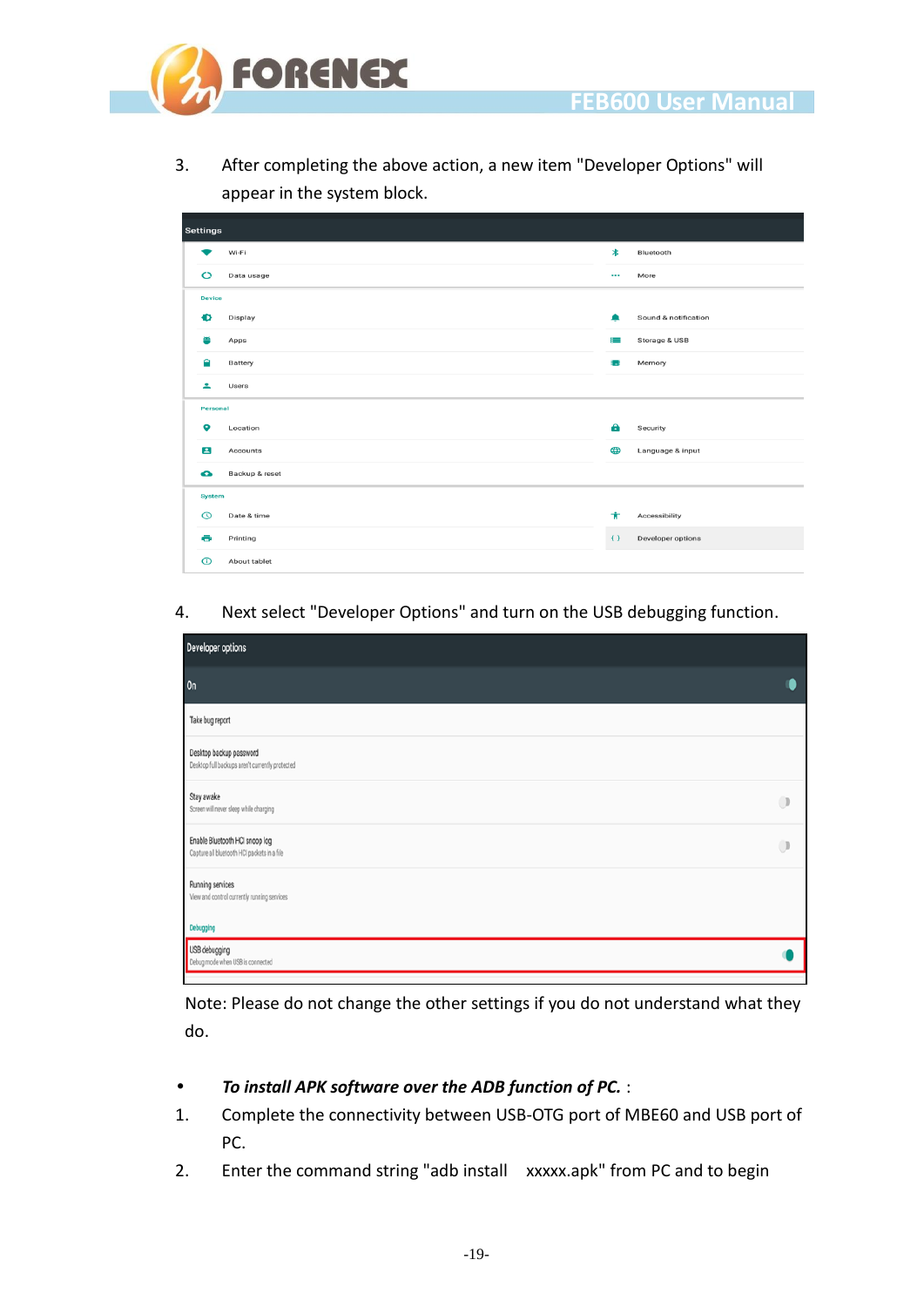



user's APK software installation.

#### <span id="page-19-0"></span>3-1-2. GPIO installation

GPIOs definition

| <b>Position</b>  | PIN name          | Linux node/Note               | <b>Direction</b> |
|------------------|-------------------|-------------------------------|------------------|
| PIN 7            | 3.3V              |                               |                  |
| PIN <sub>8</sub> | Ground            |                               |                  |
| <b>PIN 9</b>     | DOUT <sub>0</sub> | /sys/class/gpio/gpio15/value  | Out              |
| <b>PIN 10</b>    | DIN <sub>0</sub>  | /sys/class/gpio/gpio193/value | In               |
| <b>PIN 11</b>    | DOUT1             | /sys/class/gpio/gpio14/value  | Out              |
| <b>PIN 12</b>    | DIN1              | /sys/class/gpio/gpio192/value | In.              |
| <b>PIN 13</b>    | DOUT <sub>2</sub> | /sys/class/gpio/gpio13/value  | Out              |
| <b>PIN 14</b>    | DIN <sub>2</sub>  | /sys/class/gpio/gpio178/value | <b>In</b>        |
| <b>PIN 15</b>    | DOUT3             | /sys/class/gpio/gpio12/value  | Out              |
| PIN 16           | DIN <sub>3</sub>  | /sys/class/gpio/gpio177/value | In               |

GPIOs control method

The status of GPIOs can be set or read with the Linux command echo/cat Debug.

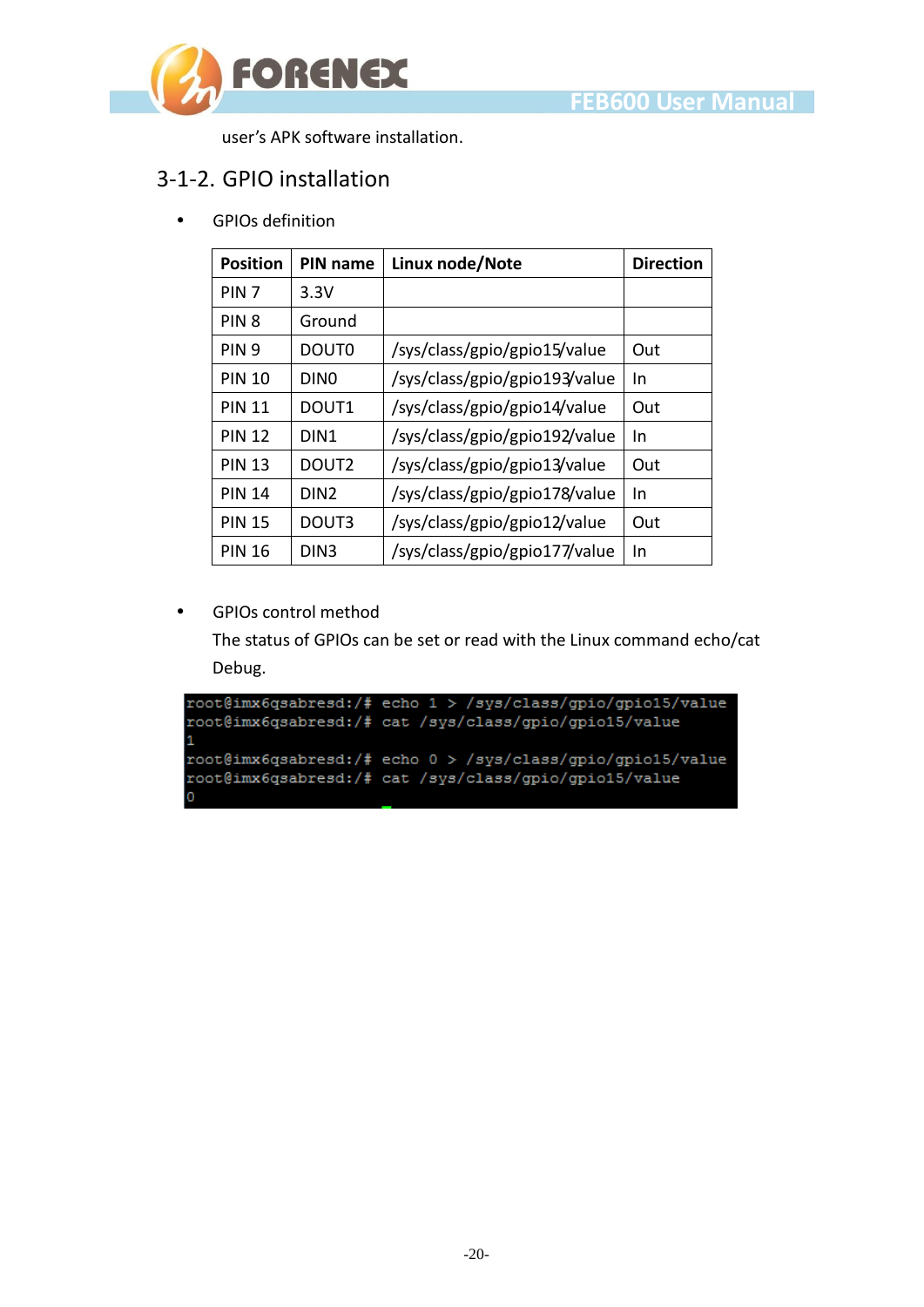



#### <span id="page-20-0"></span>3-1-3. CANbus installation

 The socketCAN statistics can be retrieved with this command: <root@imx6qsabresd:/#> cat /proc/net/can/stats

0 transmitted frames (TXF) 0 received frames (RXF) 0 matched frames (RXMF) 0 % total match ratio (RXMR) 0 frames/s total tx rate (TXR) 0 frames/s total rx rate (RXR) 0 % current match ratio (CRXMR) 0 frames/s current tx rate (CTXR) 0 frames/s current rx rate (CRXR) 0 % max match ratio (MRXMR) 0 frames/s max tx rate (MTXR) 0 frames/s max rx rate (MRXR) 0 current receive list entries (CRCV) 0 maximum receive list entries (MRCV)

- *Initial stages*:
- 1. Set CAN port0 link down <root@imx6qsabresd:/#> ip link set can0 down
- 2. Set CAN port0 loopback mode <root@imx6qsabresd:/#> ip link set can0 type can bitrate 50000 loopback on
- 3. Set CAN port0 link up <root@imx6qsabresd:/#> ip link set can0 up
- *Transceive stages*:
- 1. Send the data
	- <root@imx6qsabresd:/#> cansend can0 123#11223344556677
- 2. Receive the data <root@imx6qsabresd:/#> candump can0 &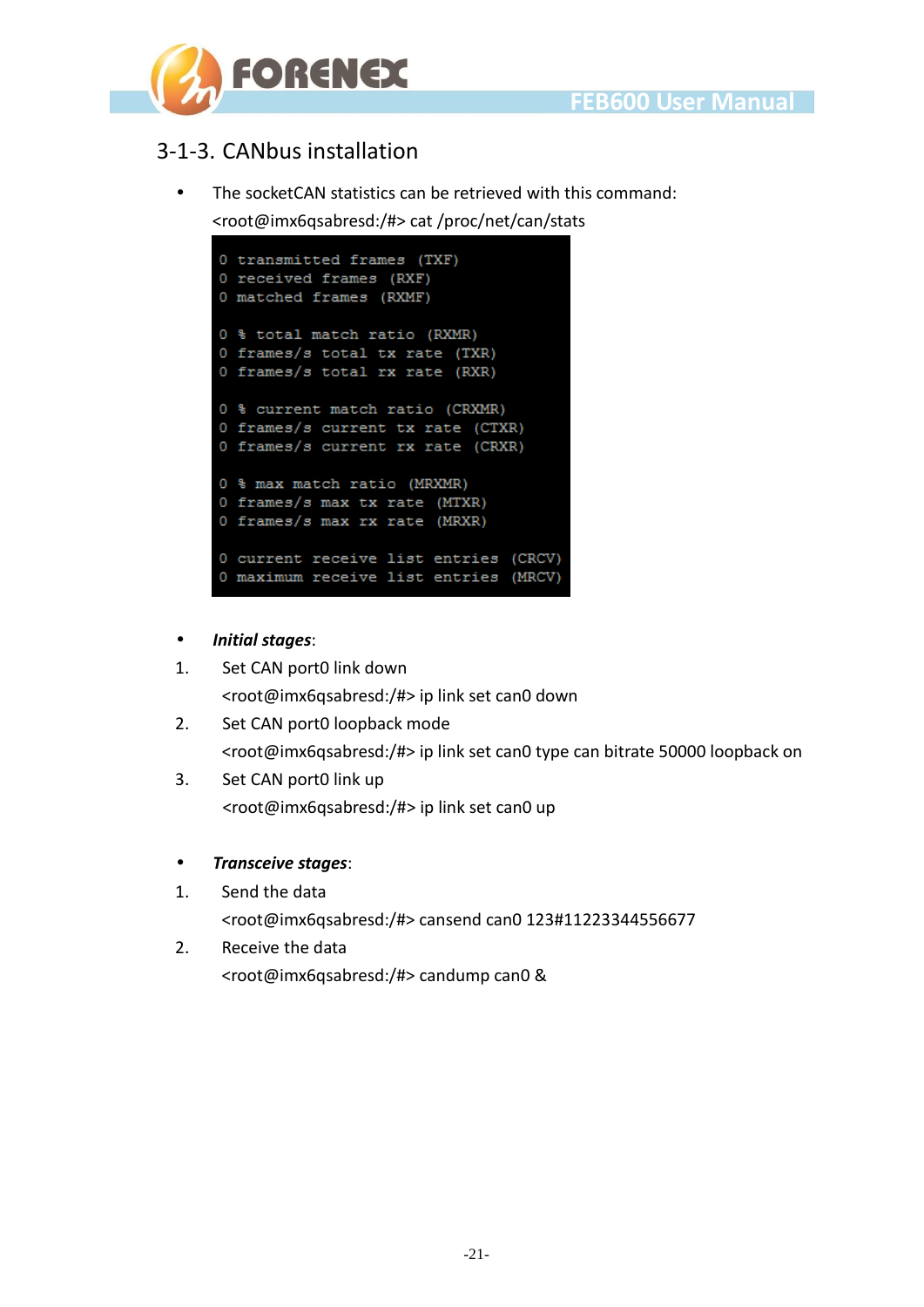

#### <span id="page-21-0"></span>3-1-4. COM port installation and Sample code

COM port device is "/dev/ttymxc1".

As COM port working in RS485 mode, the gpio 82 is used as data-in/out control. As COM port working in RS422 mode, the gpio 82 has to keep high status to make data-out in properly.

Refer to the JNI usage in Java environment, and download COMport control App package "MBE60-Android-COMport-SF" at web: http://www.forenex.com.tw/download/MBE60-MainBoard/Software

## <span id="page-21-2"></span><span id="page-21-1"></span>3-2. Linux Programming Guide

#### 3-2-1. GPIOs installation

GPIOs definition

| <b>Position</b>  | PIN name          | Linux node/Note               | <b>Direction</b> |
|------------------|-------------------|-------------------------------|------------------|
| PIN <sub>7</sub> | 3.3V              |                               |                  |
| PIN <sub>8</sub> | Ground            |                               |                  |
| PIN <sub>9</sub> | DOUT <sub>0</sub> | /sys/class/gpio/gpio15/value  | Out              |
| <b>PIN 10</b>    | DIN <sub>0</sub>  | /sys/class/gpio/gpio193/value | In               |
| <b>PIN 11</b>    | DOUT1             | /sys/class/gpio/gpio14/value  | Out              |
| <b>PIN 12</b>    | DIN <sub>1</sub>  | /sys/class/gpio/gpio192/value | In               |
| <b>PIN 13</b>    | DOUT <sub>2</sub> | /sys/class/gpio/gpio13/value  | Out              |
| <b>PIN 14</b>    | DIN <sub>2</sub>  | /sys/class/gpio/gpio178/value | In               |
| <b>PIN 15</b>    | DOUT3             | /sys/class/gpio/gpio12/value  | Out              |
| <b>PIN 16</b>    | DIN <sub>3</sub>  | /sys/class/gpio/gpio177/value | In               |

GPIOs control method

The status of GPIOs can be set or read with the Linux command echo/cat Debug.

```
root@imx6qsabresd:/# echo 1 > /sys/class/gpio/gpio15/value
root@imx6qsabresd:/# cat /sys/class/qpio/qpio15/value
root@imx6qsabresd:/# echo 0 > /sys/class/gpio/gpio15/value
root@imx6qsabresd:/# cat /sys/class/gpio/gpio15/value
```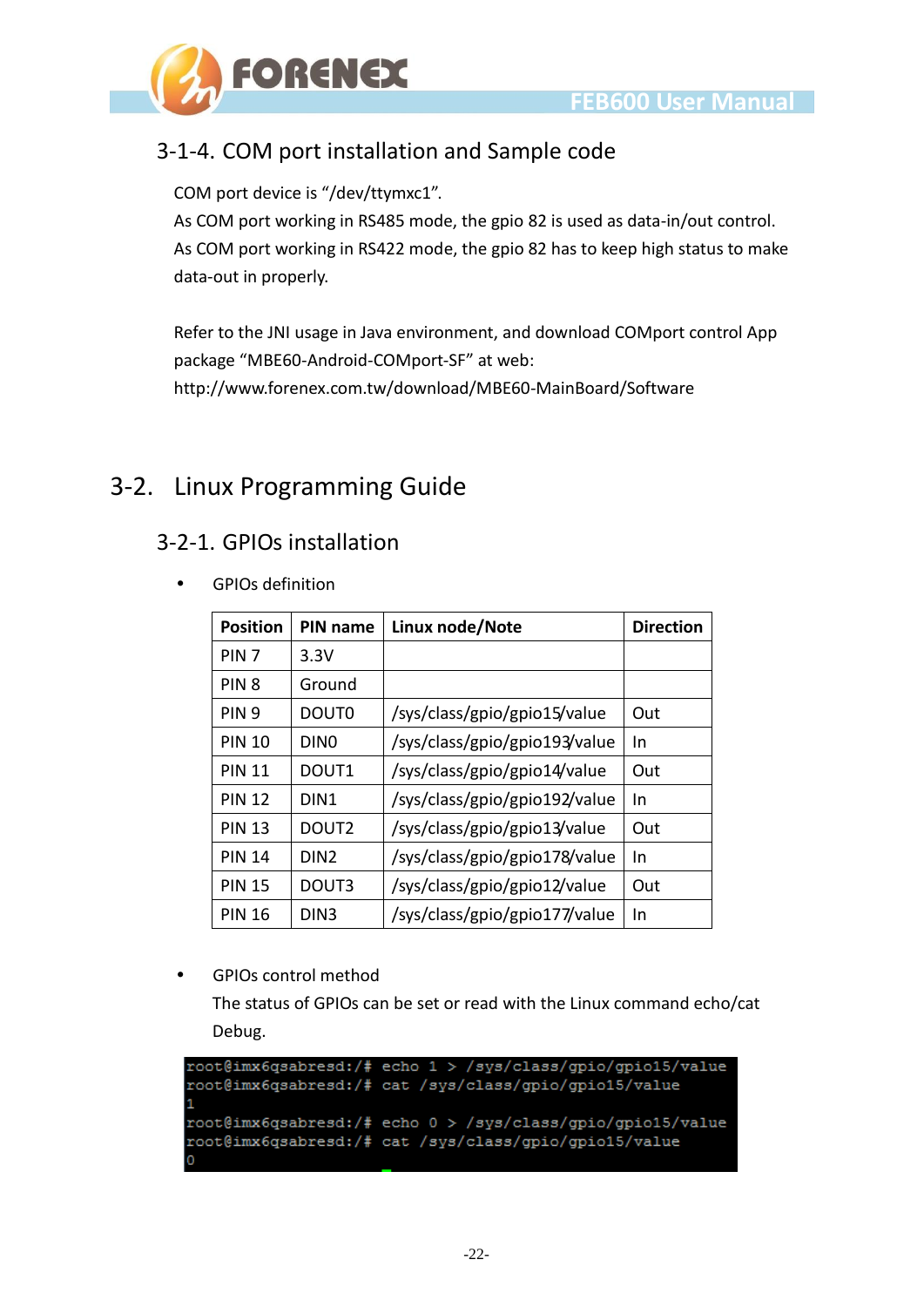



#### <span id="page-22-0"></span>3-2-2. CANbus installation

 The socketCAN statistics can be retrieved with this command: <root@imx6qsabresd:/#> cat /proc/net/can/stats

0 transmitted frames (TXF) 0 received frames (RXF) 0 matched frames (RXMF) 0 % total match ratio (RXMR) 0 frames/s total tx rate (TXR) 0 frames/s total rx rate (RXR) 0 % current match ratio (CRXMR) 0 frames/s current tx rate (CTXR) 0 frames/s current rx rate (CRXR) 0 % max match ratio (MRXMR) 0 frames/s max tx rate (MTXR) 0 frames/s max rx rate (MRXR) 0 current receive list entries (CRCV) 0 maximum receive list entries (MRCV)

- *Initial stages*:
- 1. Set CAN port0 link down <root@imx6qsabresd:/#> ip link set can0 down
- 2. Set CAN port0 loopback mode <root@imx6qsabresd:/#> ip link set can0 type can bitrate 50000 loopback on
- 3. Set CAN port0 link up <root@imx6qsabresd:/#> ip link set can0 up
- *Transceive stages*:
- 3. Send the data
	- <root@imx6qsabresd:/#> cansend can0 123#11223344556677
- 4. Receive the data <root@imx6qsabresd:/#> candump can0 &